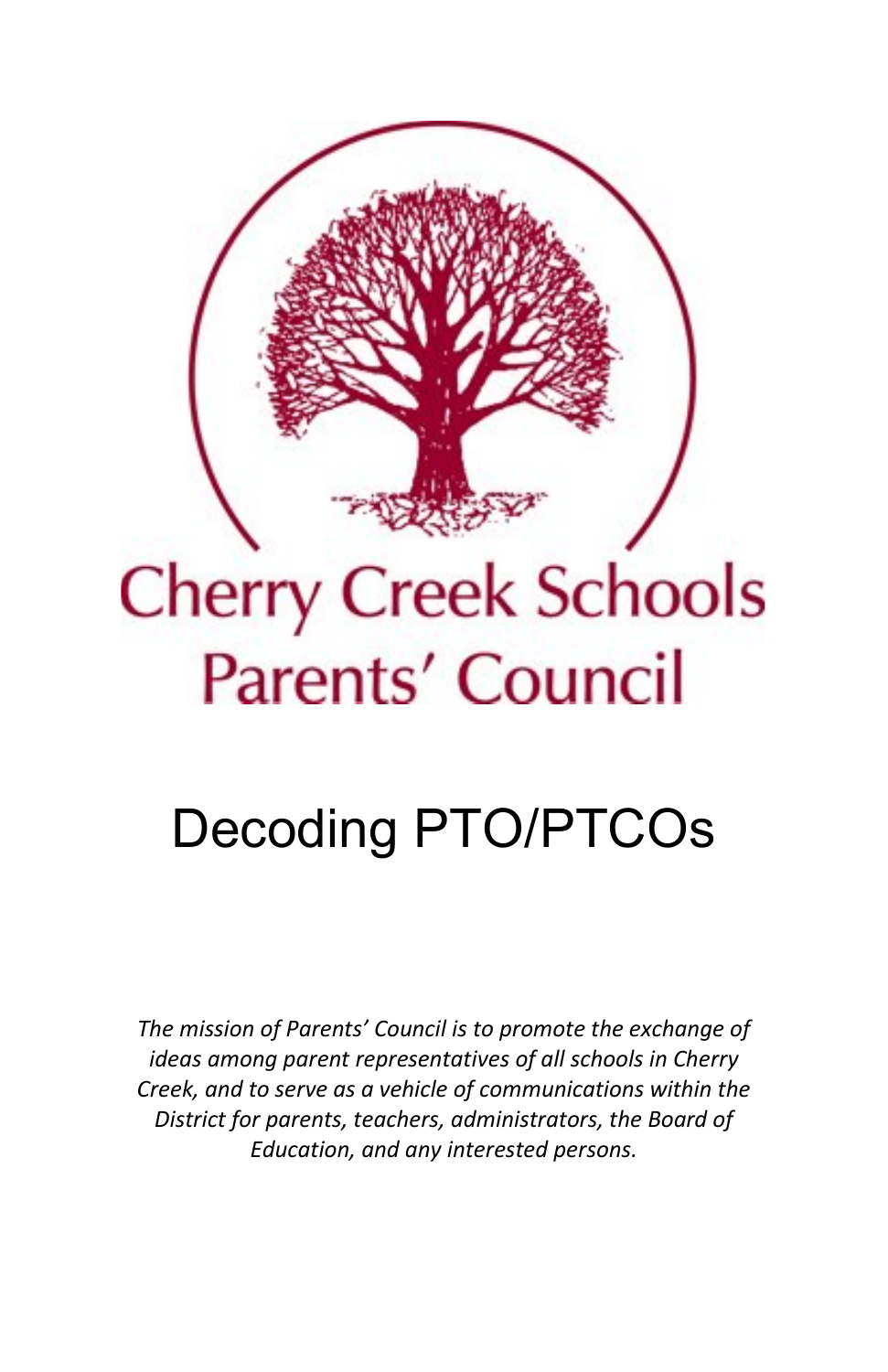## **Table of Contents**

| Relationship between Parents' Council and PTOs  4 |  |
|---------------------------------------------------|--|
|                                                   |  |
|                                                   |  |
|                                                   |  |
|                                                   |  |
|                                                   |  |
|                                                   |  |
| Donations and Donation Acknowledgments 18         |  |
|                                                   |  |
|                                                   |  |
|                                                   |  |
|                                                   |  |
|                                                   |  |
|                                                   |  |
|                                                   |  |
|                                                   |  |
|                                                   |  |
|                                                   |  |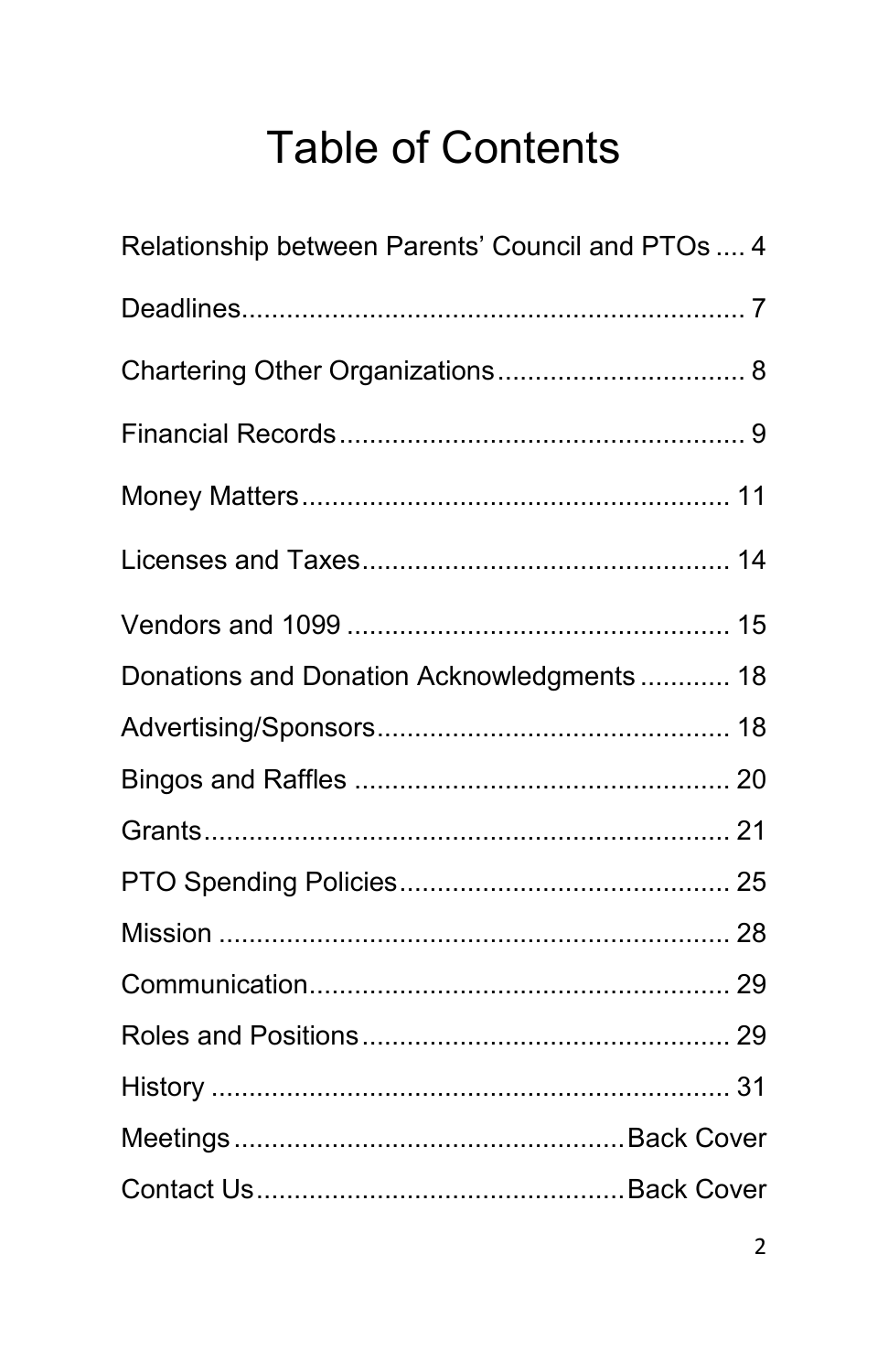Every PTO in the Cherry Creek School District is a legal, nonprofit entity as classified by the State of Colorado and the Internal Revenue Service. The school PTOs are legal subsidiaries of our parent organization. Each subsidiary is a small business with its own recordkeeping, state and federal filings and legal ramifications in case of fraud (to any effect – direct thievery of funds, mishandling of funds according to the IRS granted nonprofit status, and non-filings.) Parents' Council oversees these subsidiaries as we are legally required to do – along with direct guidance from the Cherry Creek School District to ensure we are representing our district ethically and legally.

#### **Non-compliance is not acceptable.**

Every nonprofit is a transparent organization and is legally required to provide their recordkeeping (or books/financials) to outsiders when requested within a reasonable time period (usually several days.) Presidents and Treasurers are **required** to attend trainings annually to ensure they understand their role in ensuring the PTOs compliance. Parents' Council is a unique and fantastic resource that guides and trains Executive Boards to run their small business so that they can provide for their school as it was intended while maintaining all of the paperwork necessary.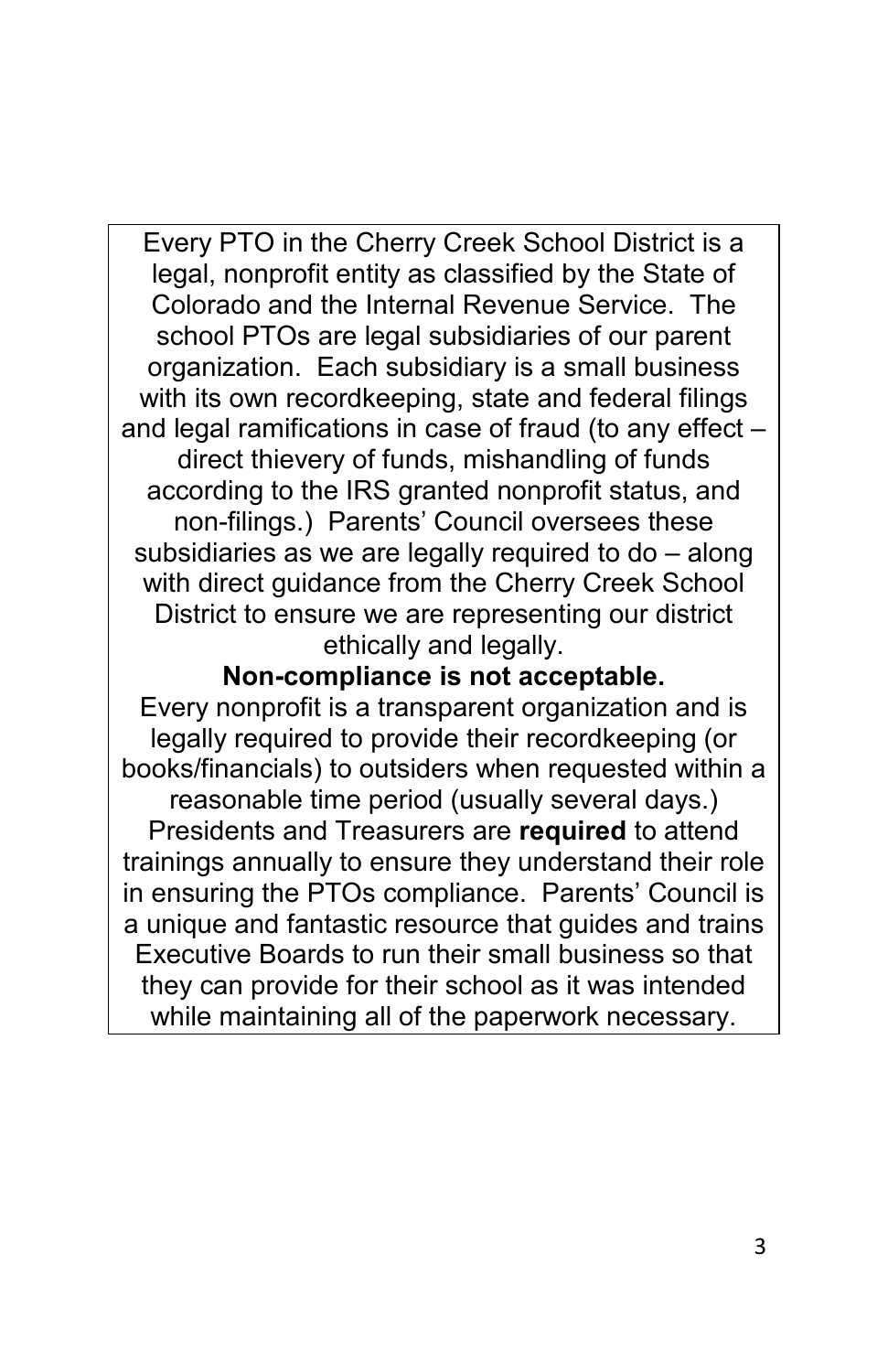## **Relationship between Parents' Council and PTOs**

#### **Is Parents' Council in charge of our PTO operations?**

No. Parents' Council is the 501(c)3 umbrella organization that allows PTOs to operate as non-profit entities. We're here to assist and guide PTOs to make sure you're operating within IRS and State guidelines for charitable organizations. It is each PTOs responsibility to operate within your own PTO bylaws, policies and procedures.

#### **Do we need to have a Bylaws document?**

Yes. The IRS requires all PTOs to have Bylaws.

#### **Is Parents' Council responsible for writing and enforcing our PTO Bylaws?**

No. You write and abide by your own Bylaws, always including the mandatory items stipulated by Parents' Council (which are required by law) and padding the rest with your own procedural policies and guidelines. A sample Bylaws document can be found on our website at [www.ccparentscouncil.org](http://www.ccparentscouncil.org/)

#### **Do we HAVE to do the Affiliation Letter and why?**

Yes, the Affiliation Letter is a mandatory IRS requirement. This letter allows PTOs to maintain their 501(c)3 status. The charter date for the majority of schools is July 1st, 1993. If your school was opened after that date, please refer to your previous year's affiliation letter to get the correct date or contact Parents' Council for the information.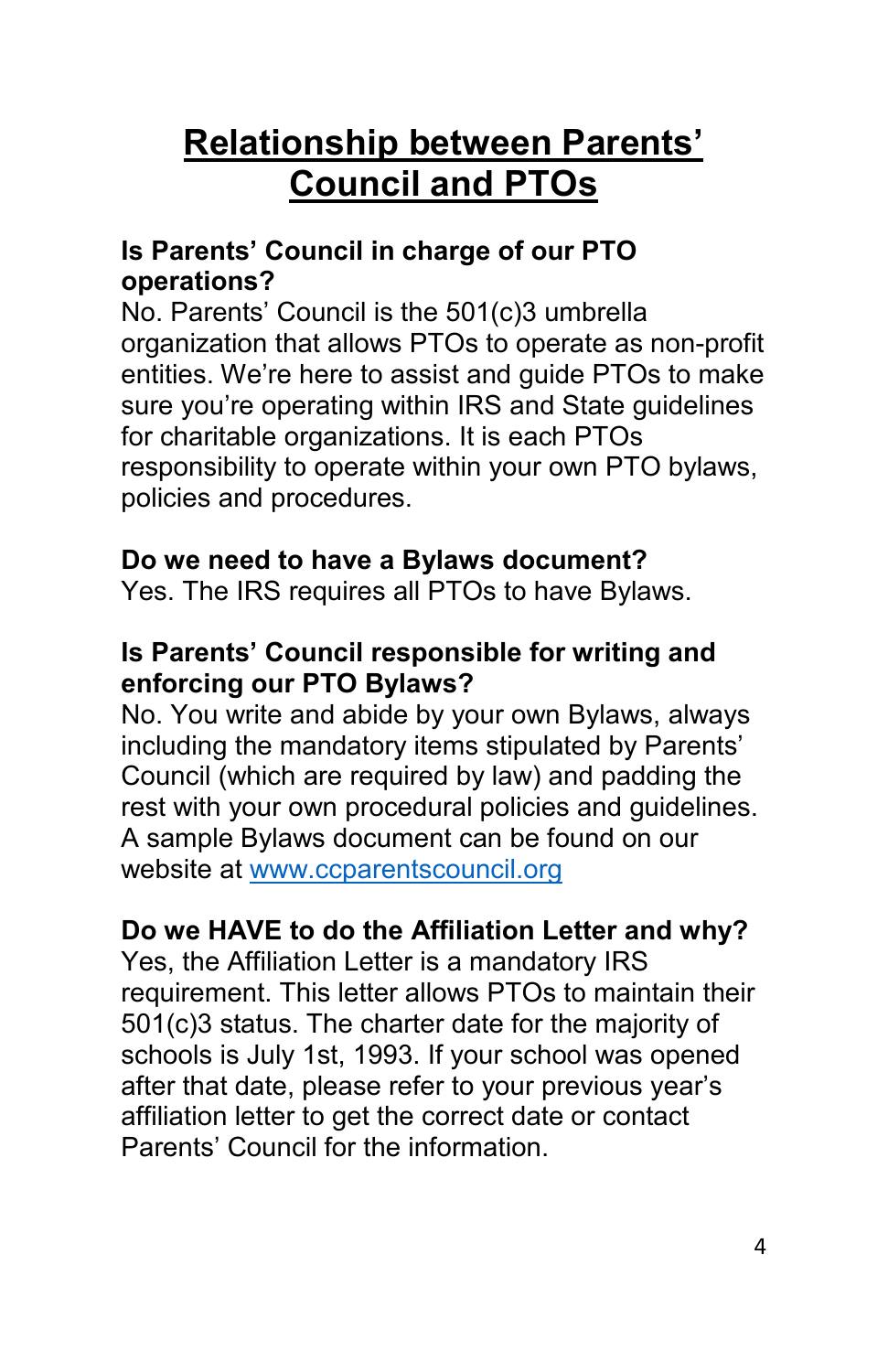#### **Can you give us some tips on what to include in our Bylaws?**

Remember Bylaws are legally binding; keep them general enough to comply with as an Executive Board but detailed enough to avoid misinterpretation. If you have set rules and requirements put them in your Bylaws document but if you want flexibility in terms of making changes (e.g. for fundraisers that you do each year, for your different committees, for board position job descriptions etc.) incorporate that into a rules and regulations document that is added as an addendum to your Bylaws.

#### **Does Parents' Council check our PTO's tax filings and documentation for accuracy?**

No, we do not review or check any documentation. Parents' Council simply collects and retains the required documentation from PTOs to ensure we are compliant within IRS and State guidelines.

#### **Do we need to attend the Parents' Council Spring & Fall President's and Treasurer's Training Workshops every year?**

Yes, this is a mandatory requirement. Regardless if you are a first time or returning President or Treasurer you must attend either the Spring or Fall Training Workshop.

#### **How many officers do we need?**

The minimum board shall consist of the President, Secretary, and Treasurer. In the event there is not enough officers to make a minimum board, the PTO shall be temporarily suspended. In this case, please contact the President of Parents' Council.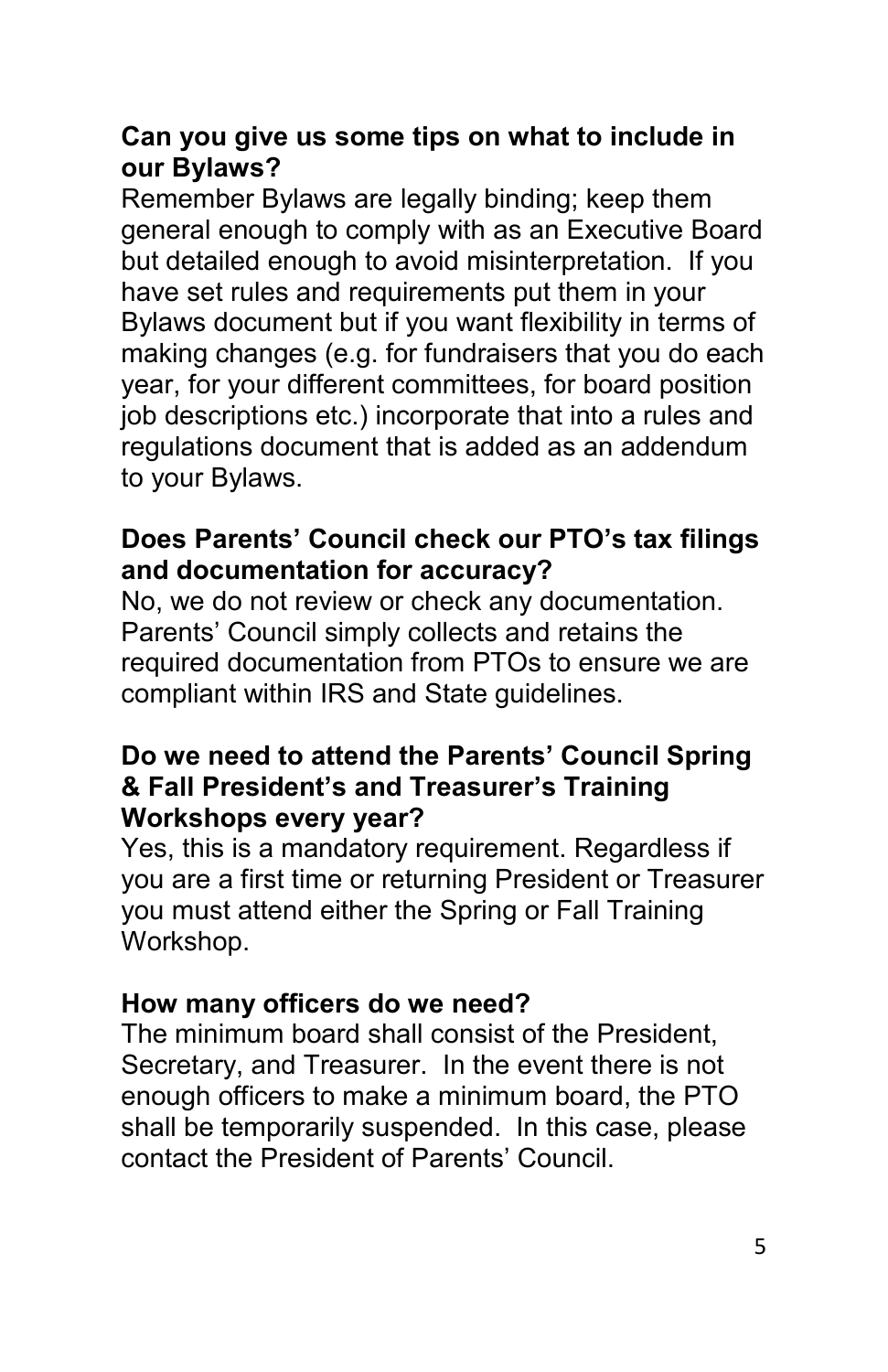#### **How do we elect our Executive Board? For any operational matters such as:**

How do we elect our Executive Board? How do we change our Bylaws? When can we change our Bylaws? What positions can we elect to our Executive Board? What are the responsibilities of the Executive Board members?

When are we supposed to do teacher grants?

#### **PLEASE REFER TO YOUR OWN PTO BYLAWS.**

Parents' Council is always happy to help but our first question to you will be, "What do your Bylaws say"? More often than not, issues and questions can be answered by the rules and regulations set out in your own Bylaws.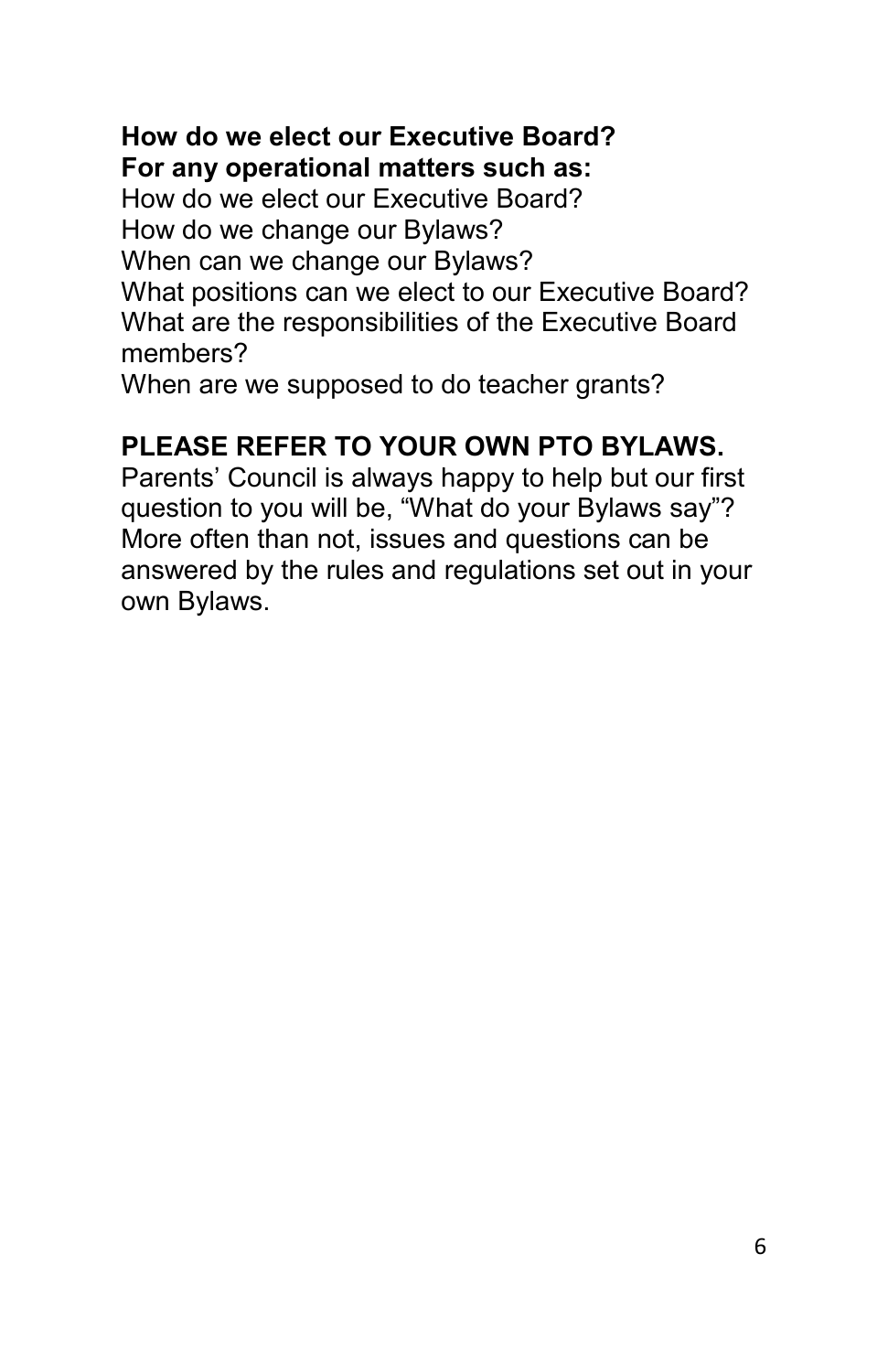## **Deadlines**

#### **What are the mandatory dues/documents that we have to provide to Parents' Council each year?**

- Spring or Fall Annual Workshop Attendance
- October 15 Annual Dues
- October 15 Affiliation Letter
- October 15 Copy of approved budget for the current school year
- October 15 Year-end financial statement for the previous school year
- October 15 Most recent and up to date copy of your PTO Bylaws
	- o \*\*NOTE: if your bylaws are dated prior to September 2018, they need to be updated and submitted to Parents' Council.
- October 15 Most recent and up to date copy of your Financial Policies (including your cash/check policy).
	- o \*\*NOTE, if your Financial Policies are dated prior to September 2018, they need to be amended and updated.
- November 15 Federal Tax Return
- November 15 Colorado Charitable Financial **Statement**
- November 15 Annual year-end fiscal review for the previous school year
- January 20 Sales Tax Due
- January 31 1099 Forms Due to IRS/State/Recipients
- Variable Colorado Charitable Organization Registration – this is due on the registration renewal date.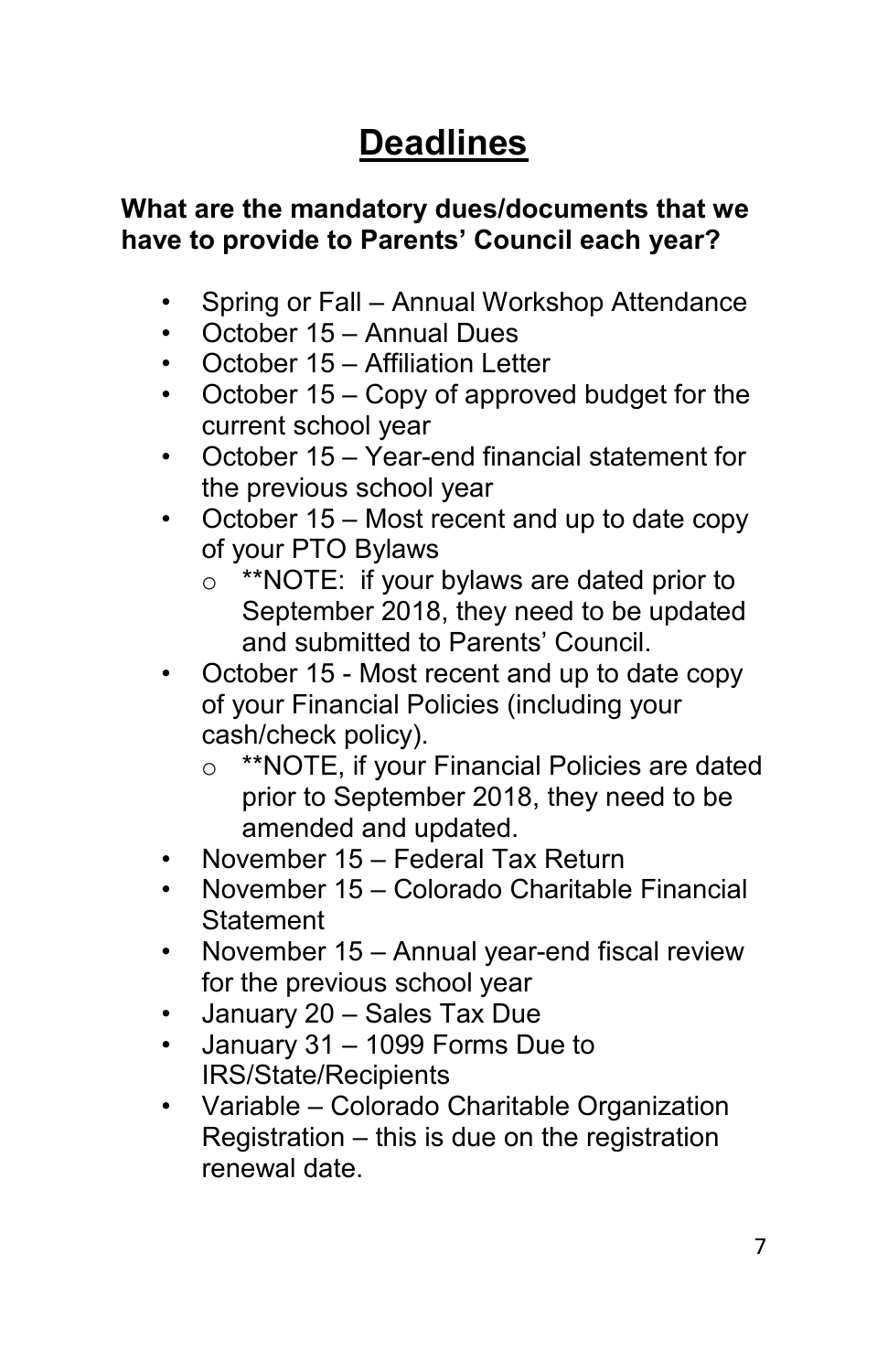\*\*Please be aware that if you amend your bylaws at any time, a copy of the changes need to be submitted to the IRS on Schedule O with your next tax return\*\*

## **Chartering Other Organizations**

#### **Should our PTO charter a Boy Scout Troop or another organization?**

No. As of 2019 – Parents' Council has changed their bylaws and will no longer allow sub-organizations to be chartered under PTOs. Please see Article 7, Section 7 in Parents' Council bylaws.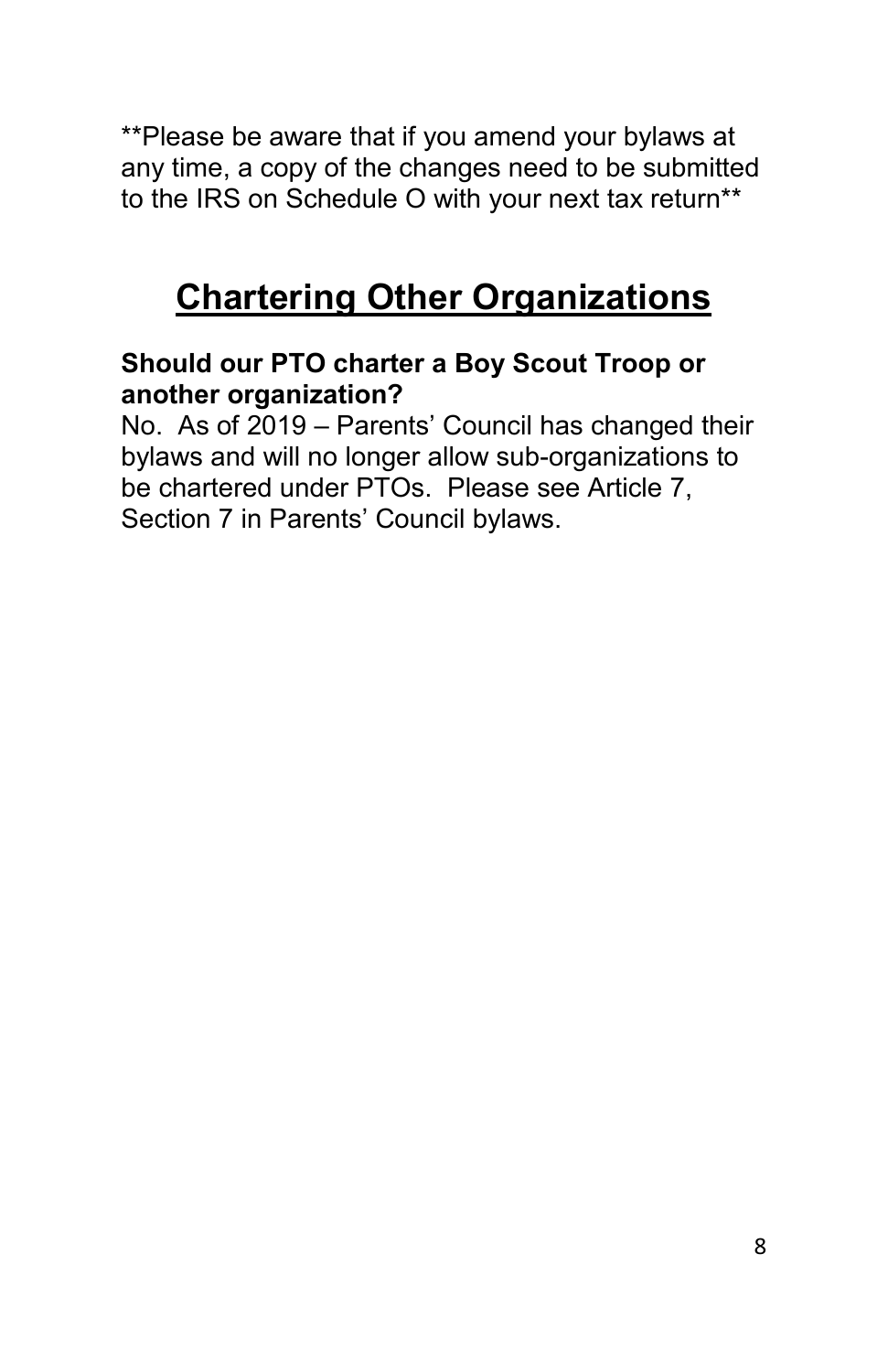## **Financial Records**

#### **How should our PTO be maintaining our financial records?**

It is recommended that PTOs purchase financial software to maintain their financial records. QuickBooks and Quicken are two options that are readily available, however each PTO can decide what works best for their situation. Excel spreadsheets are not recommended as they can be easily manipulated and changed. In addition to that Excel spreadsheets can be misplaced in Treasurer hand-overs and as a result the PTO financial history is lost.

#### **Do we need to record expenses?**

Yes. All expenses must be recorded and separated to match income fundraiser categories. Reimbursement forms and retention of original receipts are necessary. **Do not donate to other non-profits as your mission is the educational support of your school's students.** 

#### **Does our PTO need to have a Financial Policy?**

Yes, it is a mandatory requirement for every PTO to have a Financial Policy that details rules and regulations around accepting and spending money via cash, check, credit cards and online. Please refer to the Sample Financial Policy which can be found on our website at [www.ccparentscouncil.org](http://www.ccparentscouncil.org/)

#### **How many signers should we have on the PTO bank account?**

It is recommended that there are at least TWO signatories on PTO bank accounts for the following reasons: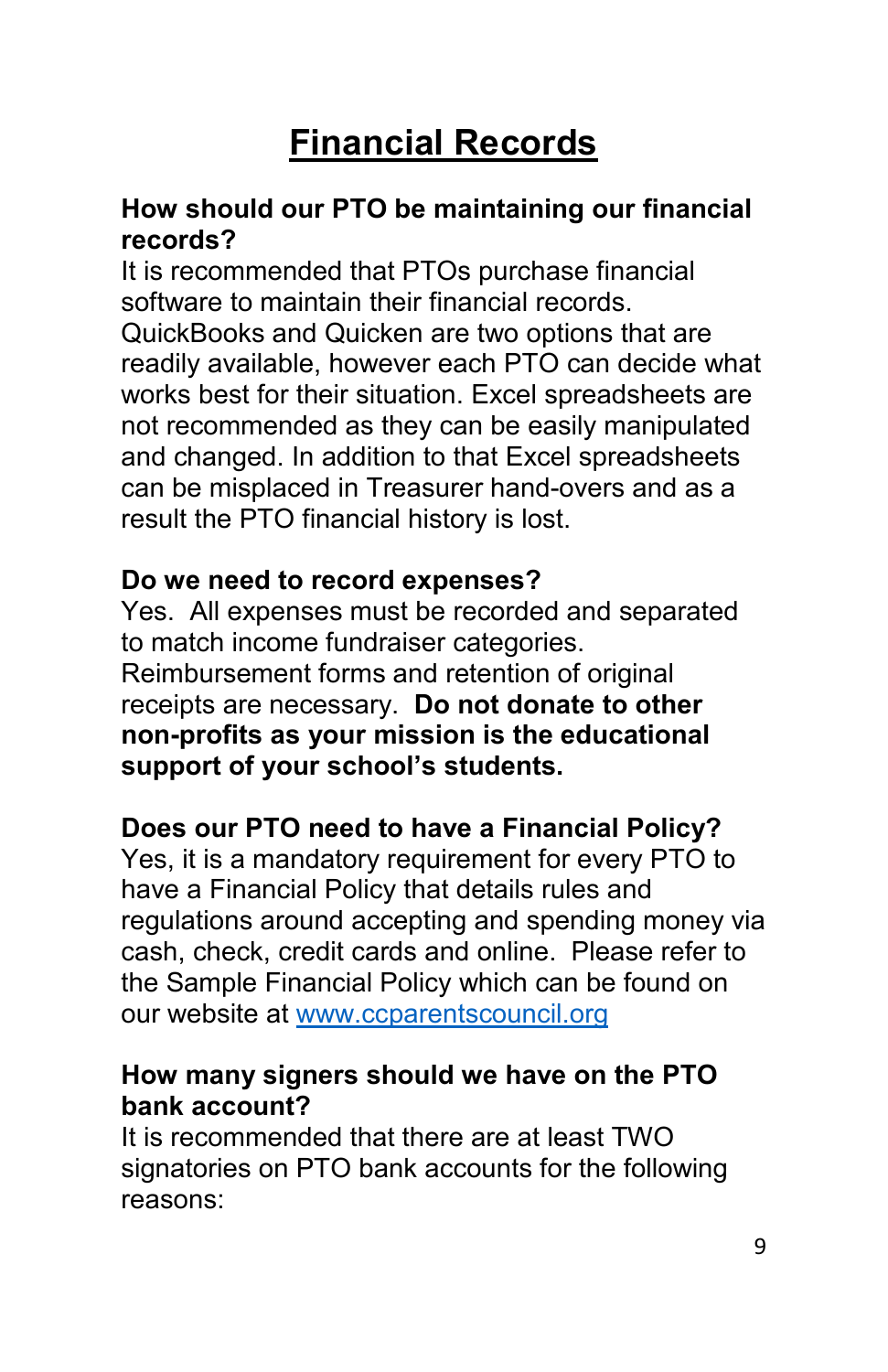- Should one signer unexpectedly be unavailable, the second signer is able to continue with PTO business and pay bills and reimbursements.
- Should a signer submit a request for reimbursement, he/she cannot sign his/her own check.
- Many PTOs have a requirement in their financial policies that checks over a certain amount require two signatures. This is a good safeguard to avoid any fraudulent activity on the account.

#### **How long should the PTO keep books and minutes of meetings on file?**

Public charities must keep records for federal tax purposes for as long as they may be needed to document evidence of compliance with provisions of the Code. Generally, this means the organization must keep records that support an item of income or deduction on a return until the statute of limitations for that return runs. The statute of limitations has run when the organization can no longer amend its return and the IRS can no longer assess additional tax. **Generally, the statute of limitations runs three years after the date the return is due or filed, whichever is later.**

An organization may need to retain records longer for other legal purposes such as court requirements, or for state or local tax purposes. Record Retention Periods vary depending on the types of records and returns.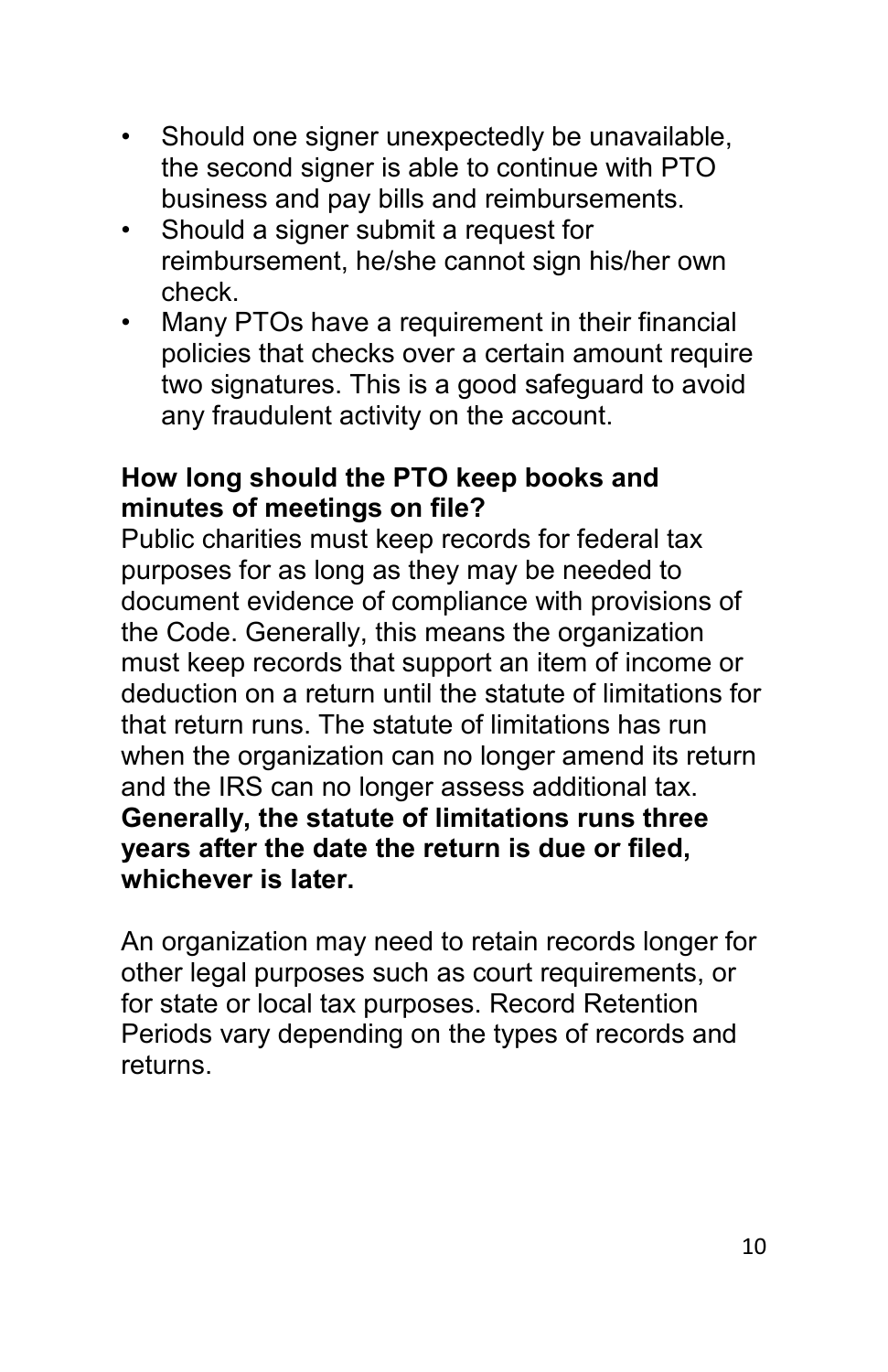**Permanent Records – Some records should be kept permanently. These include:**

- **Application for recognition of Tax-Exempt Status**
- **Determination letter recognizing tax-exempt status**
- **Organizing documents, such as:** o **Articles of Incorporation**
	- o **Bylaws, with amendments**
	- o **Board Minutes**

**Records for Non-Tax Purposes** – When records are no longer needed for tax purposes, an organization should keep them until they are no longer needed for non-tax purposes. For example, a grantor, insurance company, creditor, or state agency may require that records be kept longer than the IRS requires.

#### **To err on the side of caution, it is recommended that you keep financial records for seven years.**

## **Money Matters**

#### **Can PTO money be used to pay for our Continuation Ceremony?**

PTO money can be used for certain items for continuation. These items include anything "schoolrelated" such as program printing and the ceremony. It should not be used for the party such as food, decorations, DJ etc. Funds for food and entertainment should come from parent donations that go directly to the school or the Continuation Committee and cannot be channeled through the PTO.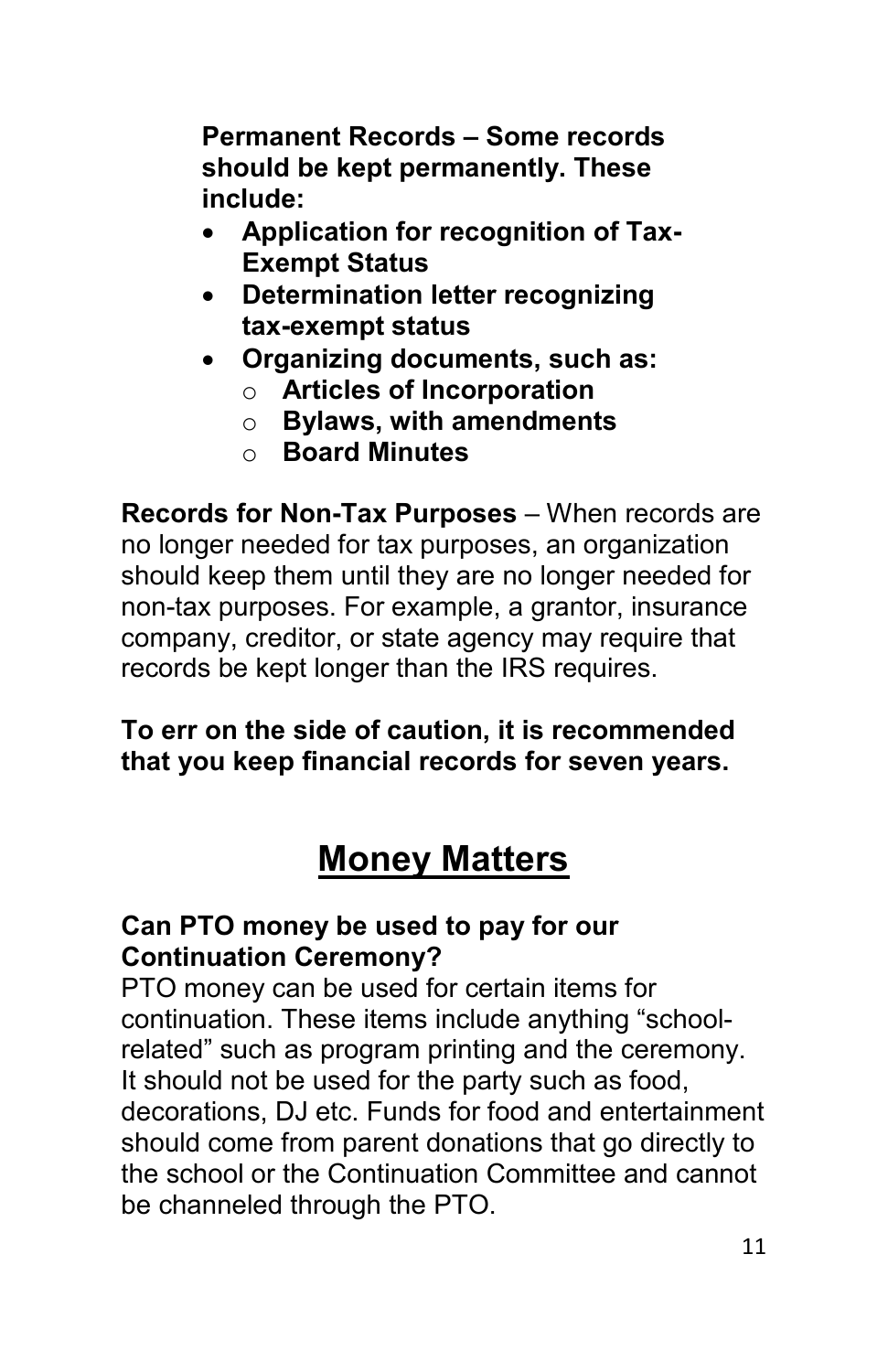#### **Can PTO money be used for teacher gifts?**

No. The shared mission of the CCSD PTOs is for the direct education enhancement of our students. While we appreciate our teachers greatly, the IRS doesn't allow us to use our tax-exempt funds for anything other than our students per the mission created in 1993. In the spirit of supporting the students through our teachers – most of our school PTOs are very generous when financially able – and offer teacher grants to be expended within the IRS mission. This allows the teachers to expand their classroom budget and buy items with their grant to enhance their ability to educate which is a direct impact on our students.

The PTOs are not able to financially support the teachers or any person individually in any way – including using tax-exempt funds for gifts cards or money or other gifts. Those items must be handled like room parents handle classroom parties and activities – through a parent volunteer. The PTO may use their voice and communication means to spread the word on non-mission activities within their schools (always with the blessing of their principal.)

When utilizing the PTO voice, please ensure you have followed the 3 rules below – as well as reproduced the following in any email or posting:

- 1. This is not a PTO event.
- 2. The money given will not be tax deductible.
- 3. The PTO cannot deposit any funds into their account from this event.

Then direct them to the appropriate channels.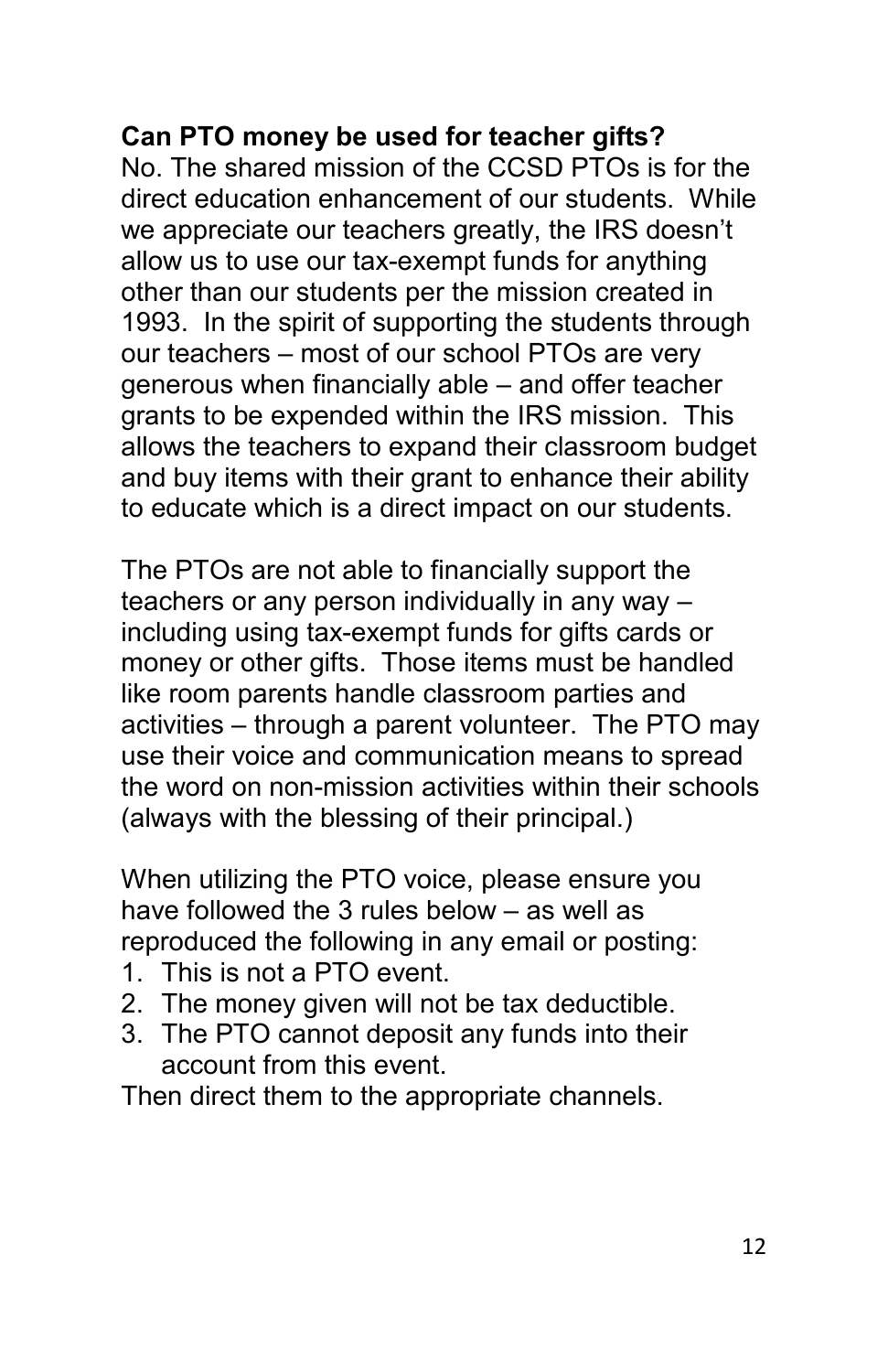Please note: PTOs can support paraprofessionals and teacher assistants due to their status as an "at will" employee of the school district. This funding is never directed at an individual but granted to the school through the school district.

#### **Can PTO help pay for a teacher's salary?**

No. PTOs may not help pay for a teacher's salary. PTO funds may be used for the purpose of providing paraprofessional support to schools but may not be used to fund licensed staff positions. Yes, you can pay for paras but ONLY with the guidance and support of your Principal. Though PTOs have the power to fund, we do not have the power to hire, nor influence any part of the process involved in hiring. We can fund the account, nothing more.

#### **Can PTO money be used for families that need help? Can PTO fundraise for families that need help?**

No. The mission statement that provides us the 501(c)3 to allow tax deductible donations is that the benefit will be for the education of the student body. This legal fact alone means that it is not an allowable allocation request.

The PTO should never be a pass-through of funds – so we cannot collect funds on behalf of a person/ family and pass them on to another for use (we can't raise money for someone, put the money in our bank and pass it on to them.) The receipts of our PTO expenses must meet the mission statement with the exception of organizational costs of running the PTO itself.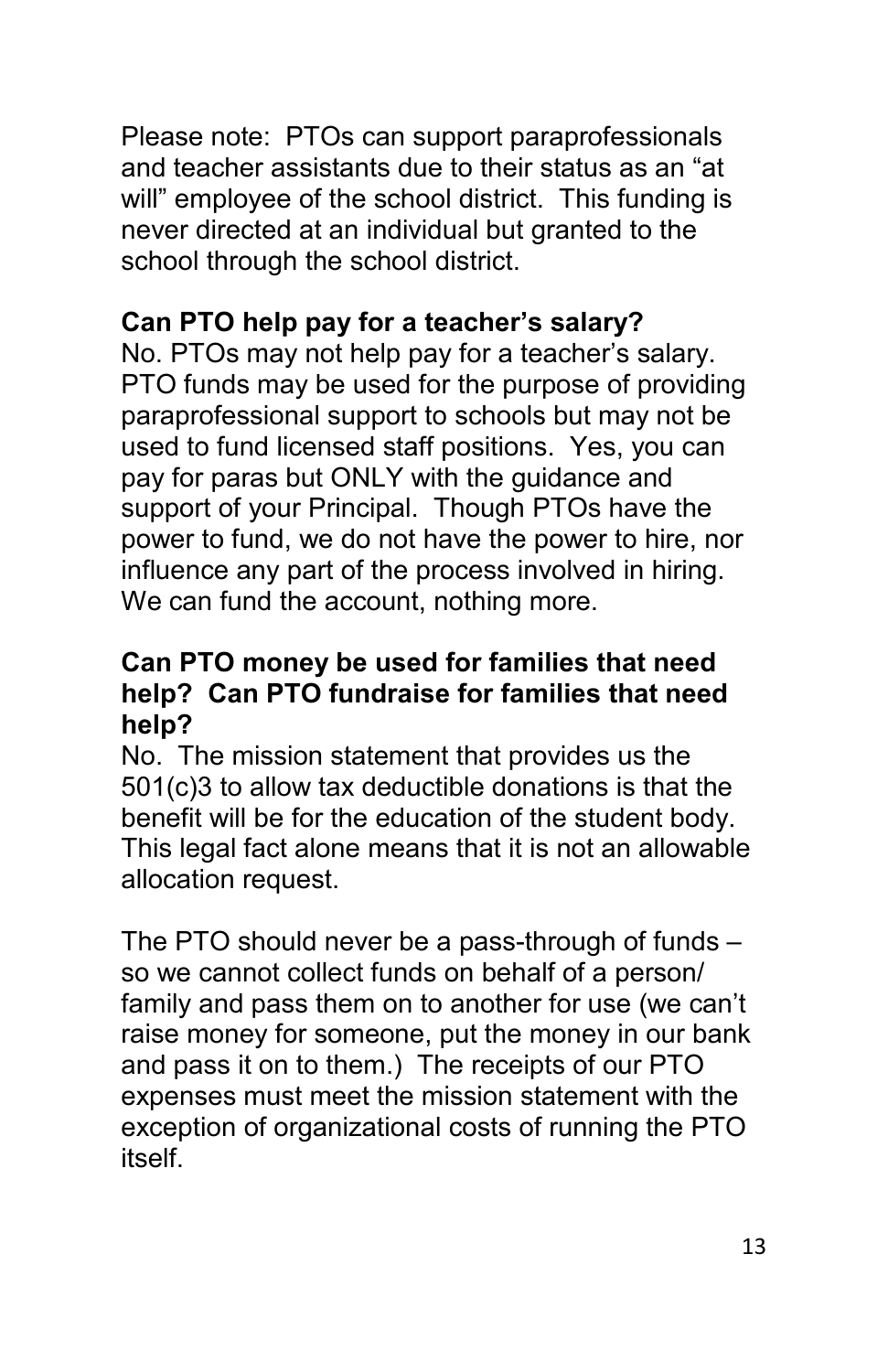In terms of fundraising for families in need, your PTO can provide volunteers and help to advertise the fundraiser but cannot provide monetary support and none of the money raised can be channeled through the PTO account.

#### **Can we give gift cards to teachers with Earning 4 Learning money?**

No. No money (either in check/cash or gift cards) should be given directly to teachers. The money should be granted to the school and not directly to teachers. Keep your PTO away from schemes where teachers benefit from donations, give back programs or fundraising.

## **Licenses and Taxes**

#### **When do we need to file our tax return and which form do we use?**

The annual **Federal Tax Return** is due **NO LATER** than November 15th each year.

- If the GROSS income of your PTO is usually \$50,000 or less in a financial year, a 990-N (epostcard) is filed.
- If the GROSS income is usually between \$50,000 and \$200,000 in a financial year, the form 990- EZ and all required schedules must be filed.
- If the GROSS income is usually more than \$200,000 in a financial year, a Form 990 and all required schedules must be filed. It is recommended that you hire a tax expert to submit your filings.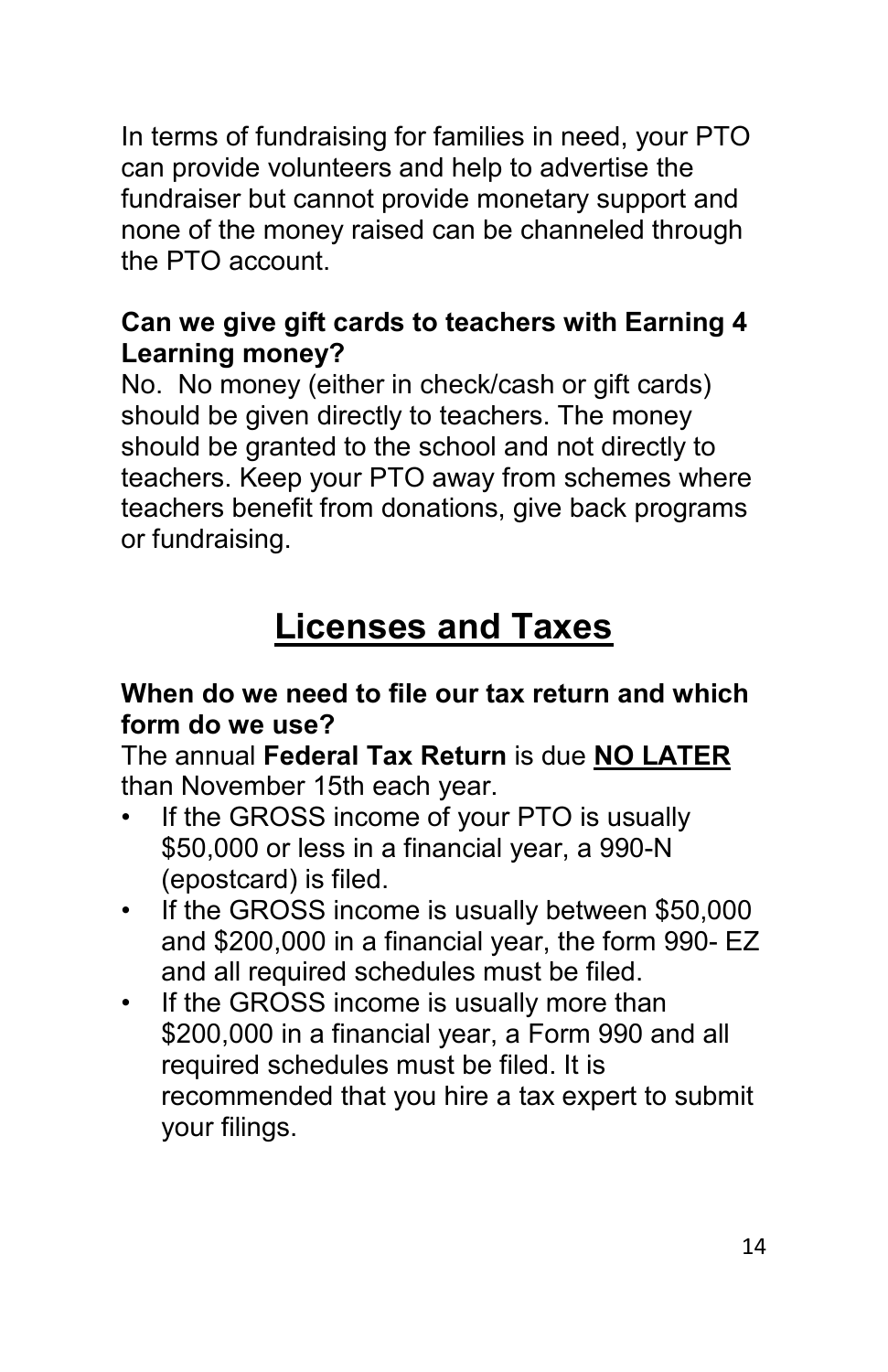The **Colorado Charitable Organization Annual Financial Statement** is due **November 15th** each year and uses information from your Profit and Loss Statement and Balance Sheet if you have filed a 990- N, or information from your tax return if you have filed a 990-EZ or 990 Form.

#### The **Colorado Charitable Organization**

**Registration** is due each year on the registration renewal date (this date varies for each PTO).

#### **How do I get a new certificate?**

Call the CO Department of Revenue. If the certificate was issued fairly recently, they might be able to send you a replacement. If that is not possible, fill out a form available on the Department of Revenue website and send your original determination letter along with an updated listing, a letter from the Parents' Council treasurer along with your request on school **letterhead** 

## **Vendors and 1099**

#### **Should our PTO be involved in negotiating and signing vendor contracts?**

**YES** to negotiating contracts and **NO** to signing contracts. Your PTO will be involved on a negotiation and proposal level but all contracts **MUST** be signed by the Principal after getting District Risk Management approval of contracts.

#### **When should PTOs get approval for vendors?**

Every time a vendor is used and they are on school property, PTOs should have approval.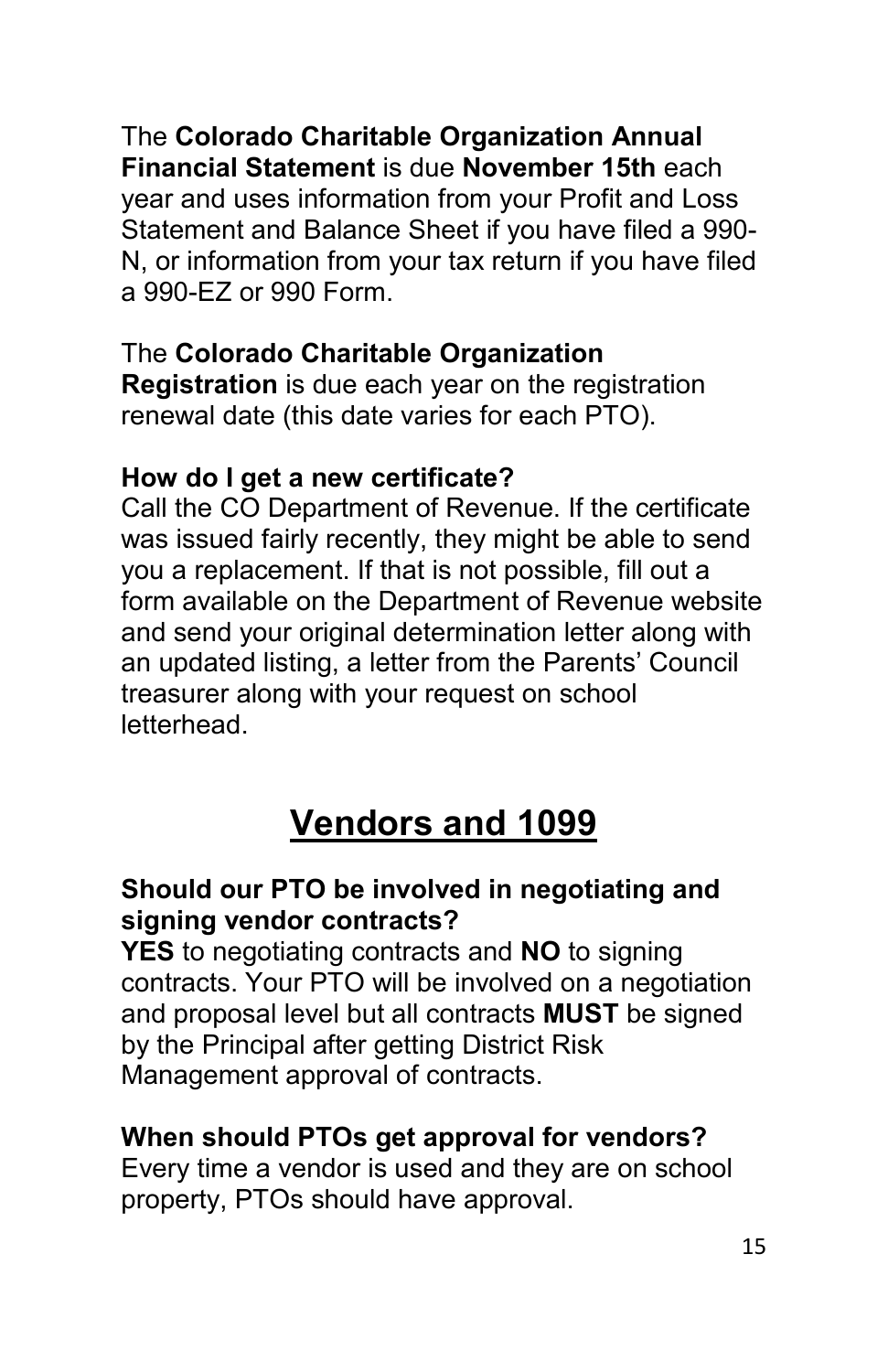#### **What do vendors need to be approved by the district?**

- 1. Vendors must have principal approval.
- 2. Vendors need to meet the District's insurance requirements to provide services or come onto our property. They need \$1 million as the minimum amount of insurance.
- 3. Provide a Certificate of Insurance. Vendors/Companies providing services or using District facilities must provide Proof of Insurance through a Certificate of Insurance as follows:
	- a. CERTIFICATE HOLDER: CHERRY CREEK SCHOOL DISTRICT #5 ATTN: RISK MANAGEMENT 4850 SOUTH YOSEMITE STREET GREENWOOD VILLAGE, CO 80111
	- b. The certificate must list Cherry Creek School District #5 as an ADDITIONAL INSURED with minimum liability limits of \$1,000,000 per occurrence.
- 4. The vendor is then put on a list at the district level (PTOs cannot see this list.) Office Managers can look at this list to see if vendors have current proof of insurance with CCSD.

All contracts need to be reviewed by the CCSD Legal Department. PTOs should submit contracts to the Principal who then submits to Legal. Legal will contact Risk Management if needed (so no need to submit to both departments.)

Sometimes vendors have boiler plate contracts. When working with a vendor, see if they have worked with CCSD in the past. If they have worked with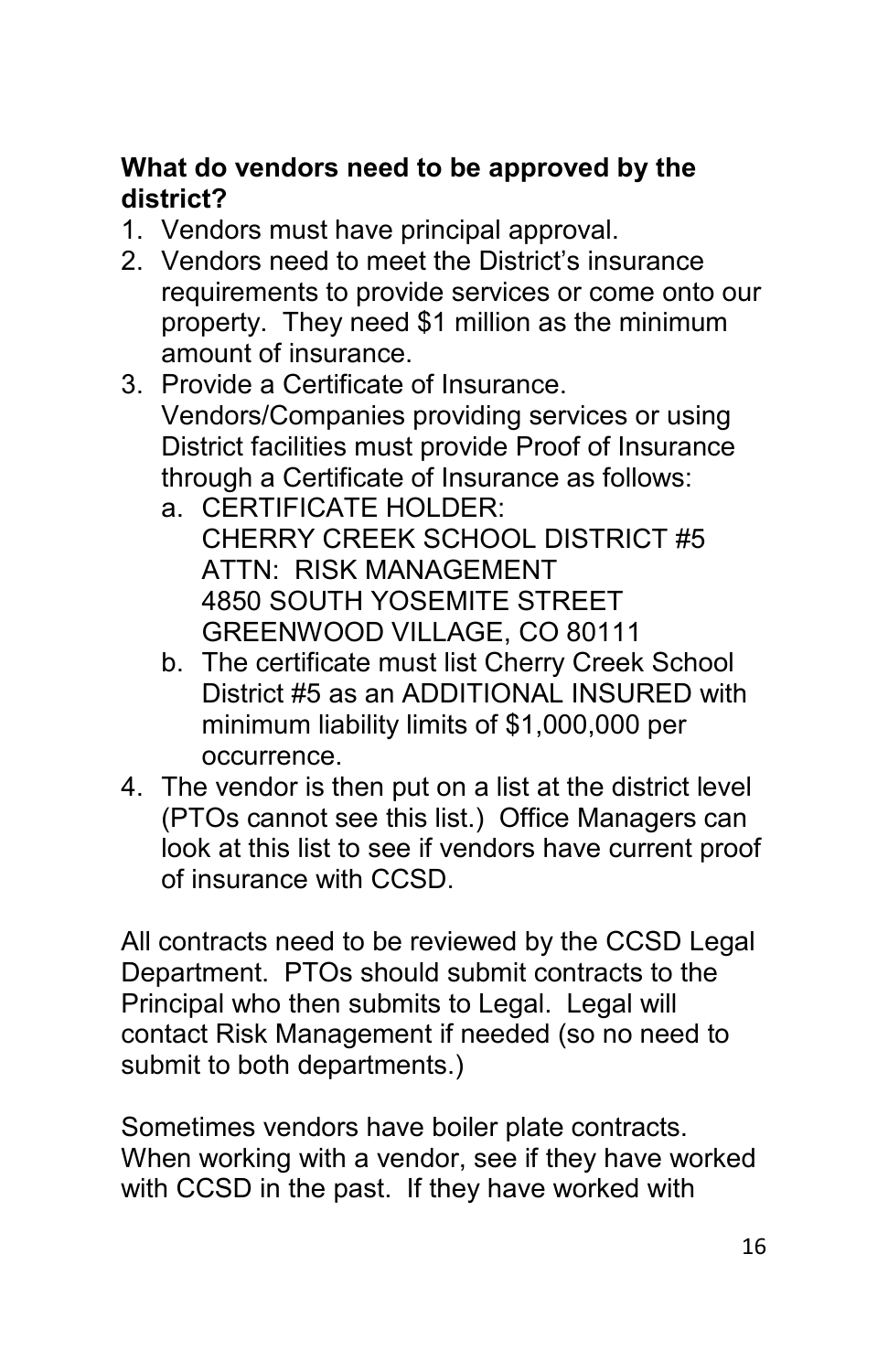CCSD make sure they submit a CC negotiated contract and not their boiler plate. This will speed along the process to get approval.

#### **Should the PTO send 1099-MISC Forms?**

Any vendor that receives a cumulative payment of \$600 or more in a Calendar year (January through December) should receive a 1099-MISC. Vendors that are not a legal corporate entity (S-corporation or C-corporations are not required to receive 1099s which is 99% of the large vendor suppliers.) To determine if they are 1099-MISC eligible, please request a W-9 form (mandatory) from them. If they complete the W-9 as a Corporation, they do not get a 1099-MISC regardless of the dollar amount paid out. Any individual working as a sole proprietor receives the 1099.

#### **Do we need to carry insurance for off-site events/activities?**

Your PTO should carry its own insurance if you do not want to follow the rules and regulations of the district for an off-site event. Homeowners can host PTO related events, but the homeowner is responsible in the event of an accident and not the district.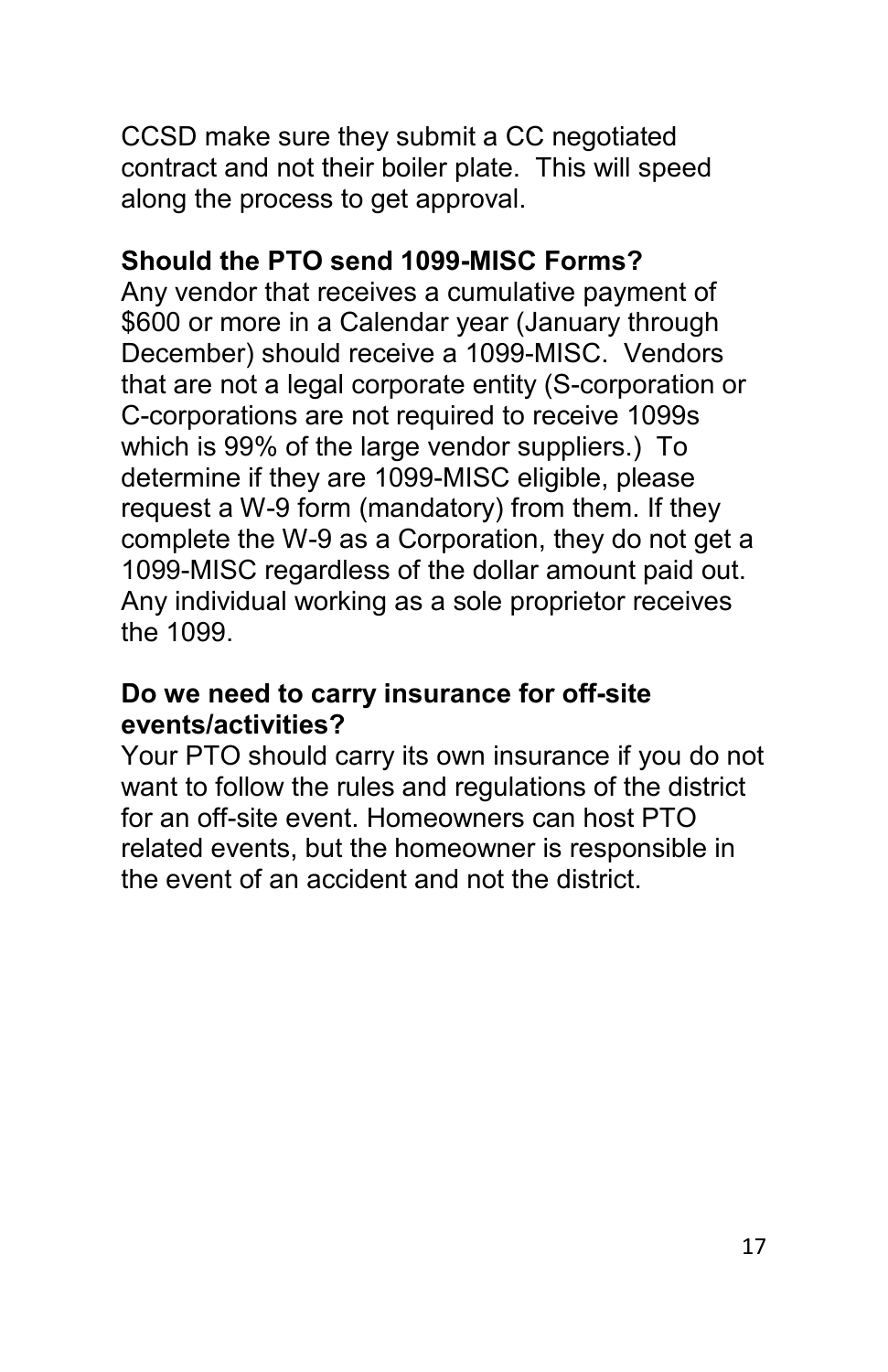## **Donations and Donation Acknowledgments**

#### **Does our PTO have to acknowledge donations and what is the timeline?**

It is good practice to acknowledge donations made to your PTO however it is not mandatory. Donations of over \$250.00 per calendar year should be acknowledged.

#### **Do we have to acknowledge non-cash donations?**

In the case of an in-kind donation (non-cash) e.g. artwork, a signed football, gift basket etc. you are not required to send written acknowledgement but it is good practice to thank your donor(s). Please be aware that you are not required to put a monetary value on the item. Your only responsibility is to provide a description of the item and not a valuation.

## **Advertising/Sponsors**

#### **What is the difference between Advertising and Sponsorship?**

**Advertising** contains language containing price information, dollar savings, dollar value, endorsements, and inducements to purchase or use products and services.

**Sponsorship** simply acknowledges a business name, logo, product line, service, and location or contact details. It's a good faith donation in exchange for no goods or services.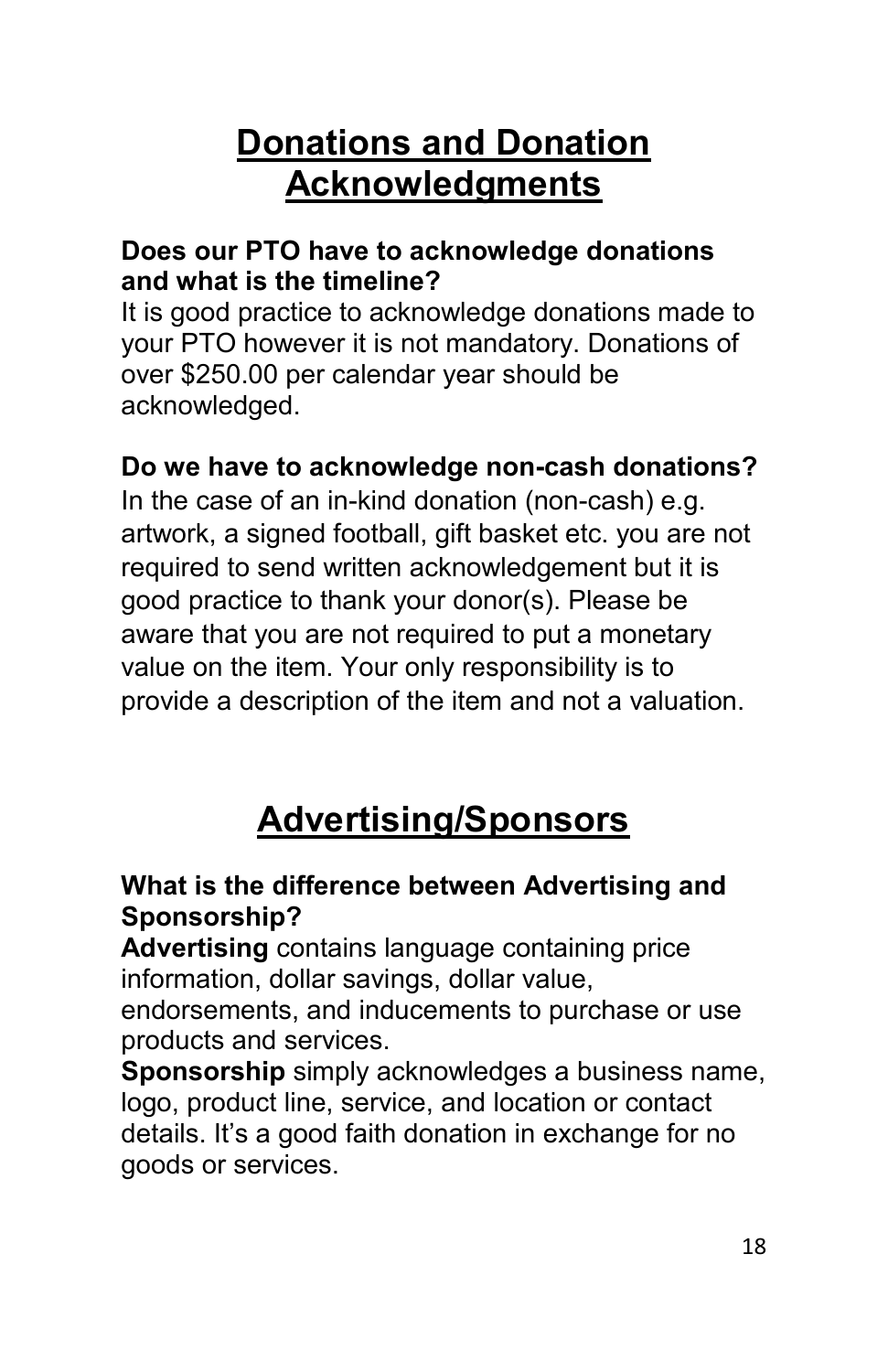#### **Are we allowed to sell advertising space in our School Directory?**

Yes, but please be aware of the IRS rules around advertising. Advertising can constitute Unrelated Business Taxable Income (UBTI). If you collect more than \$1,000 of unrelated business income in a calendar year (January through December), a separate tax return (990-T) must be filed with the IRS. It is Parents' Council's recommendation to sell sponsorship space in your school directory rather than advertising as the UBTI rules do not apply to sponsorship.

#### **Are we allowed to advertise our school restaurant nights?**

Yes, but the same UBTI rules apply as explained in the question above. Rather than "advertising" your school restaurant night with flyers that detail the \$ value or the give back % that your school will earn, it is best to "promote" the event with general language such as, "Come and support our school at XXXXX Restaurant".

Sample Acceptable Flyer terms – Using no numbers is the key! Use language such as:

Come and support our school on XYZ Night at ABC Restaurant.

A portion of the proceeds will directly support 123 School!

Parents' Council advises not using flyers provided by corporations. We advise making your own flyer with generic language and utilizing no data points such as dollars or percentages on it – or making a label over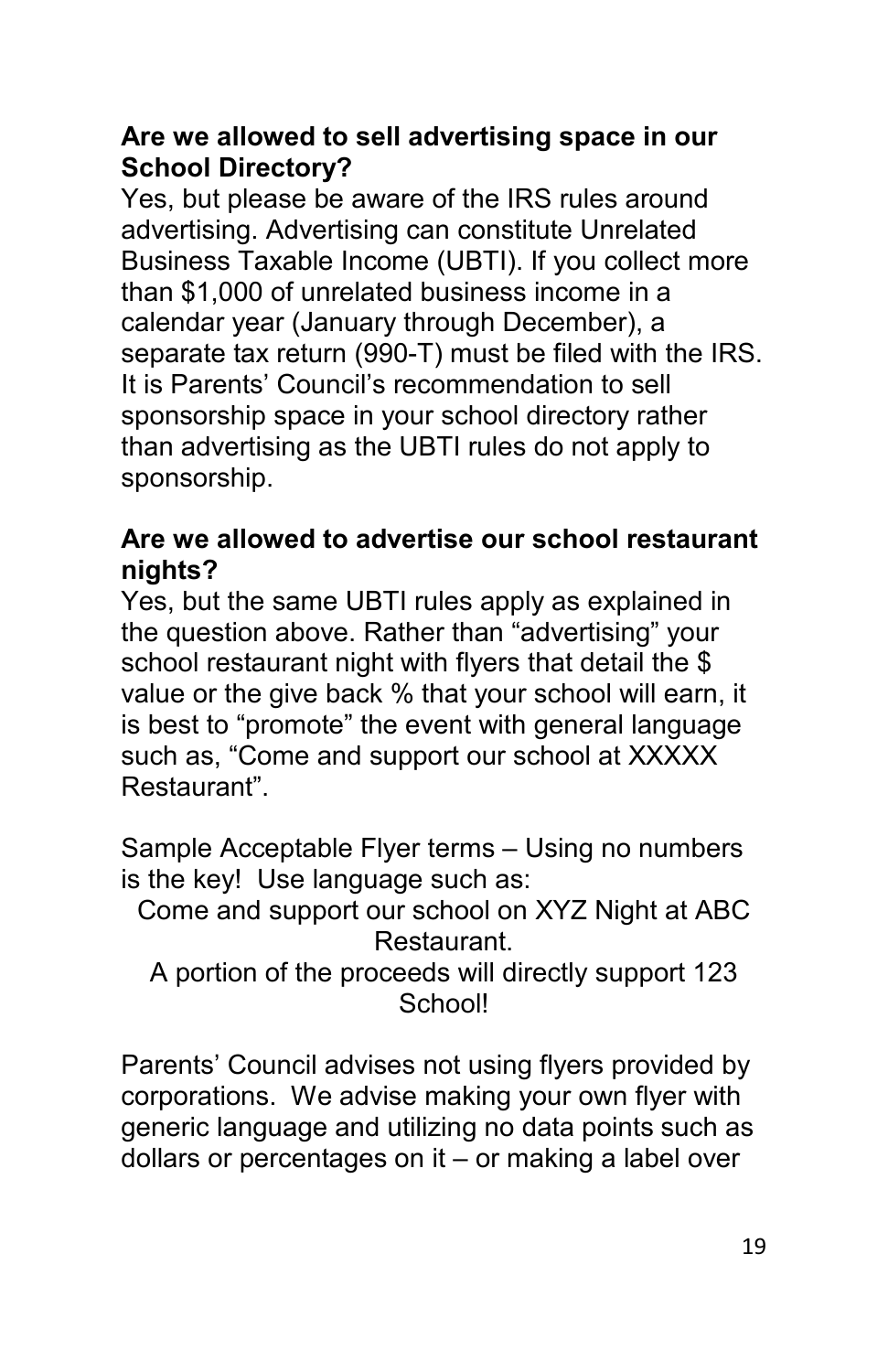any percentage part on a corporate flyer, and then copying the flyer.

Since word of mouth is not advertising you can shout from the rooftops that you get xxx% back as you hand flyers out.

#### **We have a school parent who is a consultant with a Direct Marketing company and she would like to promote her business through the PTO and donate a portion of proceeds from sales back to the school?**

There are many Direct Marketing companies out there ranging from kitchen supplies to clothing and facial cosmetics to cleaning products. We strongly advise PTOs not to get involved in this type of fundraising as it could lead to complications and disputes within the parent community.

## **Bingos and Raffles**

#### **Our PTO would like to organize a Bingo Event, is that allowed?**

No. Not unless you have a Bingo License and a Certified Bingo Master to call the event.

Bingos and Raffles are classified as **gaming** in the State of Colorado and with the Internal Revenue Service (IRS). It is a very legal and governed niche of the codes. You must be legally licensed to perform the tasks with legally licensed masters to head the events. This is **not** a gray area. Funds must be handled in a **separate** legal bank account without any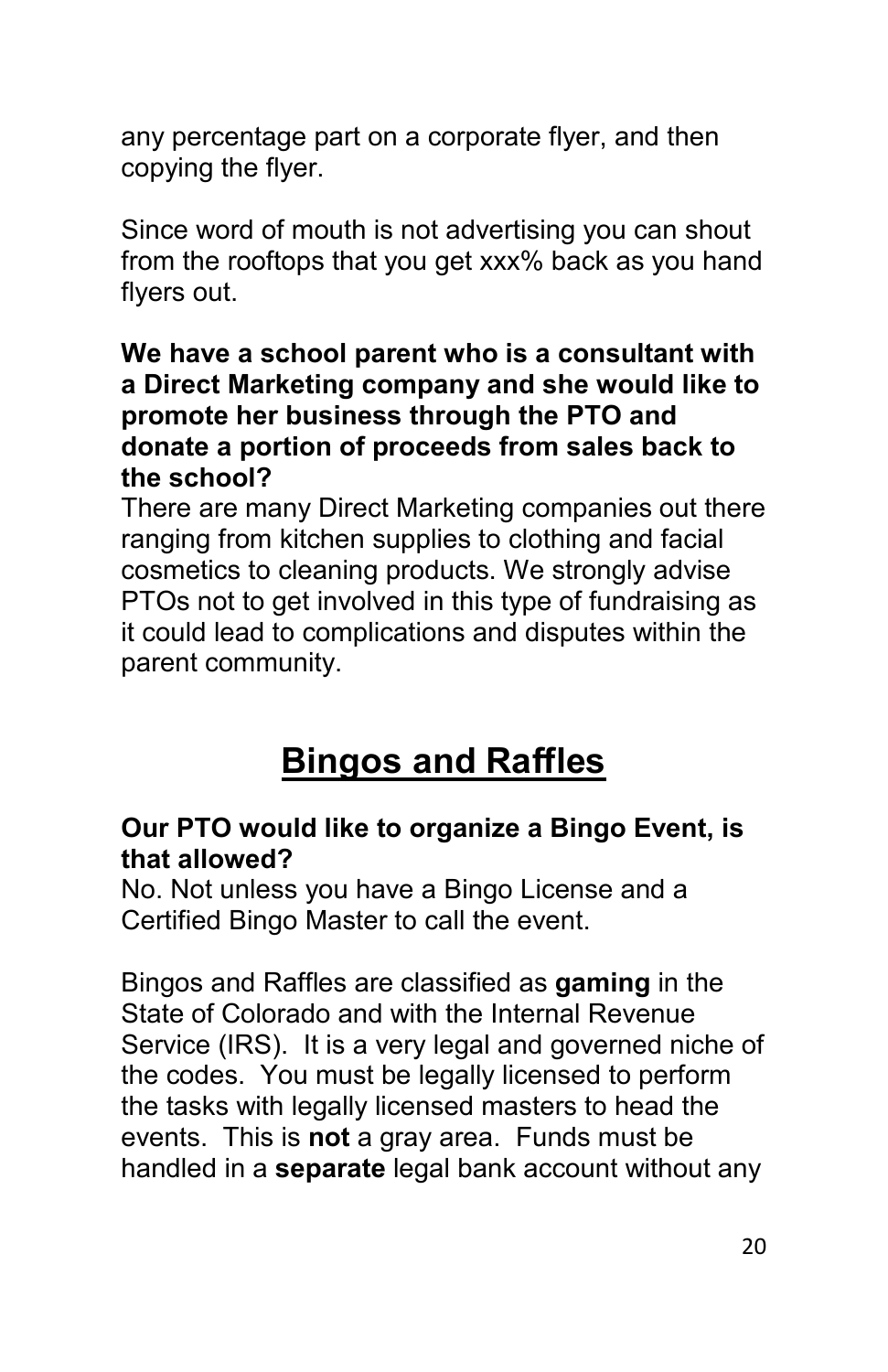co-mingling to comply. Questions: contact [treasurer@ccparentscouncil.org](mailto:treasurer@ccparentscouncil.org)

Schools must be at least 5 years or older. You may apply for a bingo license with the Colorado Secretary of State but be aware that there are stringent rules around how volunteers and finances are handled and reported. Schools must have a licensed bingo master and must send in quarterly reports regardless of events during the quarter. The best form of training or information gathering is to connect with a school that is licensed to hold bingo events.

Remember – Raffles are a pay to play thought process – if you pay to play and receive something with a monetary benefit or receive something of monetary value then it is a raffle.

### **Grants**

#### **What kind of grants should we give?**

Grants must meet our mission – Educational Support. Holiday sponsorship isn't inclusive of the student body and cannot be a grant.

#### **All grant checks should be made payable to: Cherry Creek School District**

Not payable to the School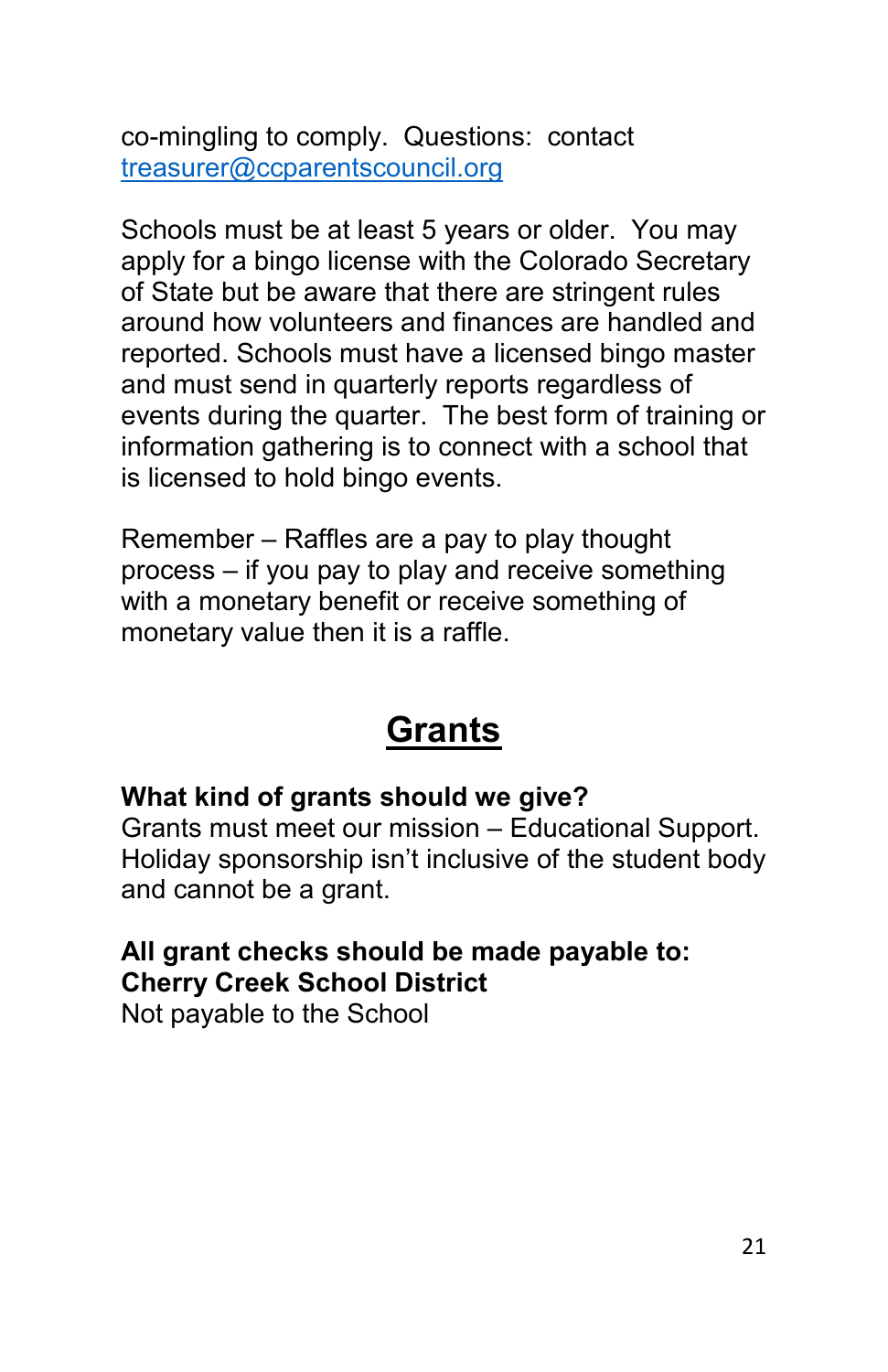#### **Our PTO granted some money to a project and not all of the money was used. What happens to the money? What is the procedure to reallocate money?**

The excess funds must be returned to your PTO for reallocation. You can request an accounting and a check back from the school's bookkeeper at the end of the year for unused funds. Check your Bylaws but typically the money is returned to your general funds to be used in the next round of allocations or you can hold a PTO General Meeting and by a vote reallocate the money to another project.

Ask the school's bookkeeper to run the following reports to see amounts from the PTOs grants:

- Activity Budget vs. Actual Grants Schools
- Grant Revenue & Expenditure Report

#### **Should unused grants be returned to the PTO?**

Yes, unused grants must be returned to the PTO unless an explanation is provided as to why it was not spent and why the school wishes to keep the money e.g. the order was submitted but is payable on receipt and the order was delayed or the item is not in stock but will be available in a month's time.

#### **Do we need a written grant process and use grant request forms in order to allocate PTO funds?**

Yes. All grants should be submitted in writing to your PTO. Make sure you approve grants according to your PTO bylaws and budget. There is a sample grant process on the Parents' Council website.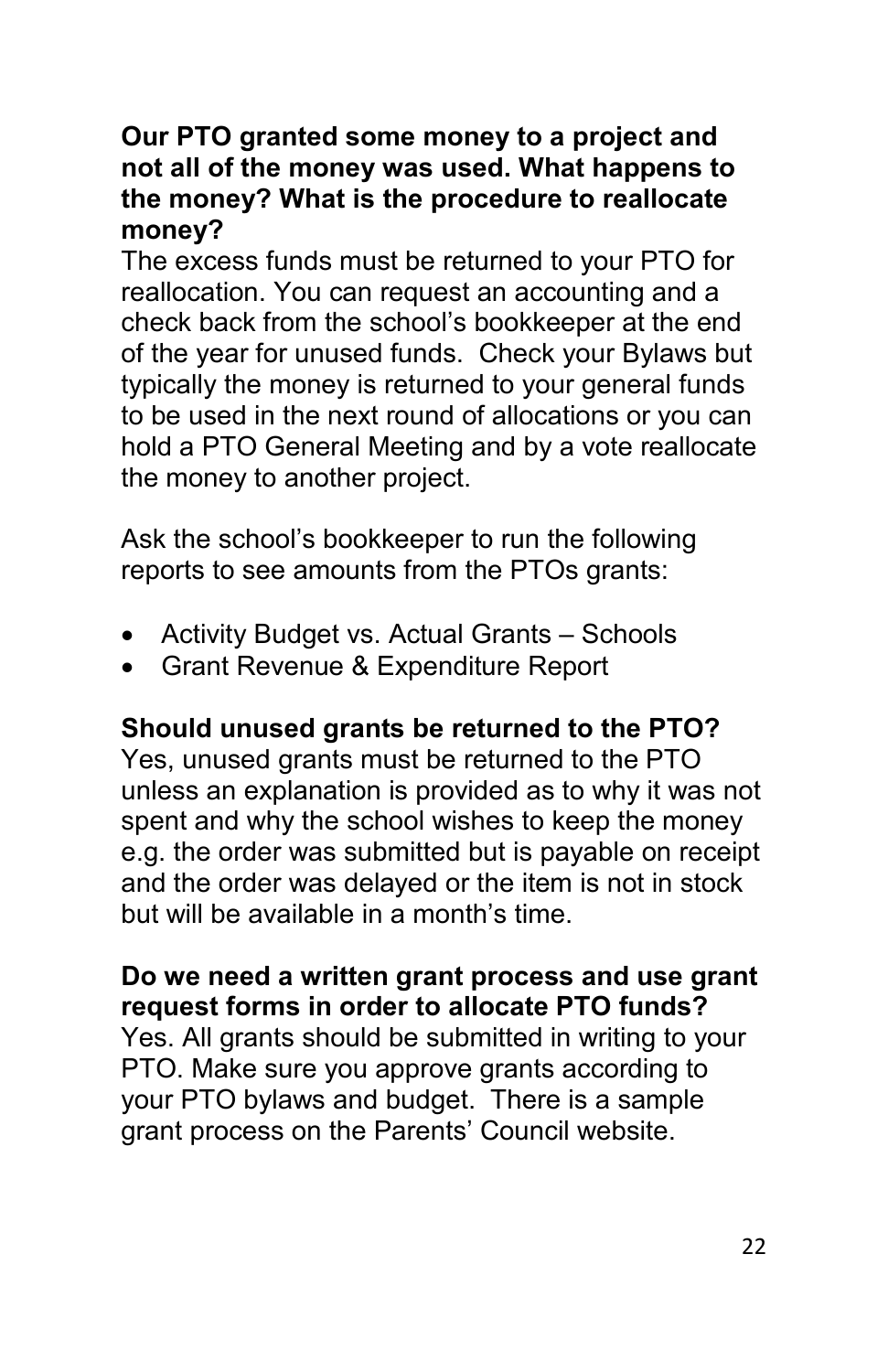#### **Can PTO grant funds to the preschool in their building?**

Yes, as long as the preschool is chartered under the school and not a private entity. Many elementary schools have added preschools in their building. It has been jointly agreed upon by the district and Parents' Council that the preschool parents and projects be integrated into the elementary school PTO. These parents are a great resource to the PTO and their fundraising and community events are to be an integrated part of the community. Their parents should be invited to any other appropriate school activity. Their activities should be treated similar to 5th grade continuation or any club activities. Their finances must be treated just as any other PTO activity. Please contact the Parents' Council Treasurer if guidance is needed on bookkeeping, fundraising, etc.

#### **How many times a year should we allocate grants?**

Your school should have at least one grant cycle a year. Teacher grant requests should be submitted in accordance with your grant cycle deadlines. All grants for a particular cycle should be evaluated at the same time in order to prioritize limited funding.

#### **Do we need to involve our Principal in our grant approval process?**

It is advisable to involve your Principal in the grant process as he/she can help with prioritizing requests and can also advise whether he/she has funds already set aside or available for a particular grant request. Your Principal does not decide how or where your PTO money is spent.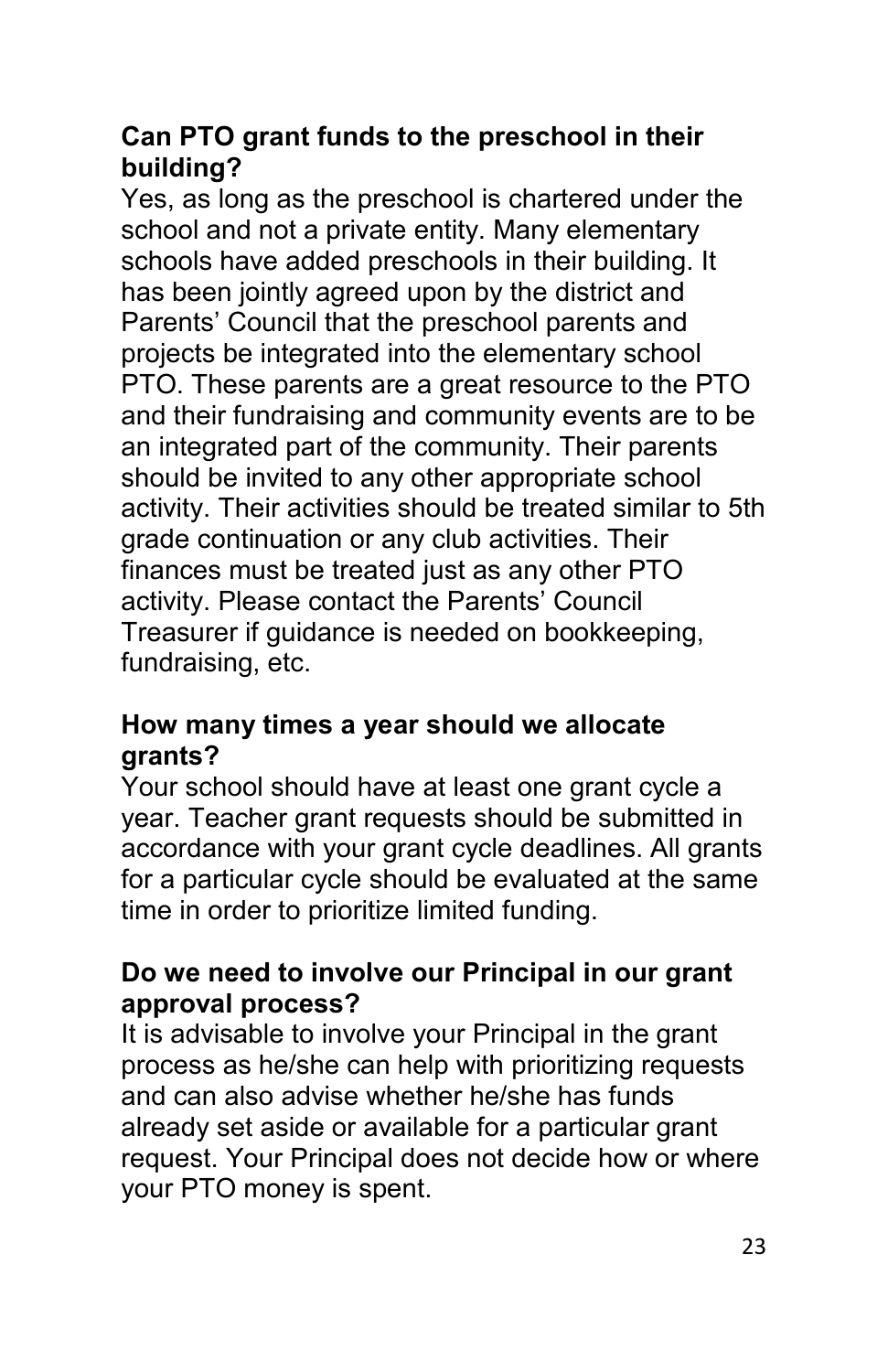#### **Our Destination Imagination team has requested funds from PTO. Are we allowed to grant them money?**

PTO funds can be used for registration fees only and not for any other costs, such as travel or food. Your PTO can help publicize the event but cannot channel any funds raised for the event through your PTO bank account.

#### **How do we pay Custodians and Security Employees when they work for the PTO?**

When PTO events include Custodians and Security, these employees must be paid through the district. For this to happen, please follow these steps:

- 1. Ask the school's bookkeeper to have Facilities give the PTO an estimate of the amount for each custodian and security person. Please remember this is an estimate and may vary either lower or higher.
- 2. Once you have an estimate, PTO can give a grant to the general use account for the estimated amount.
	- a. FYI Some PTOs may want to consider putting in an estimated amount into the general use account for custodians and security for the whole school year. This will make it easier if you have multiple events that use these employees.
- 3. After each event, check with the bookkeeper to make sure these employees have been paid and that there is enough in the account.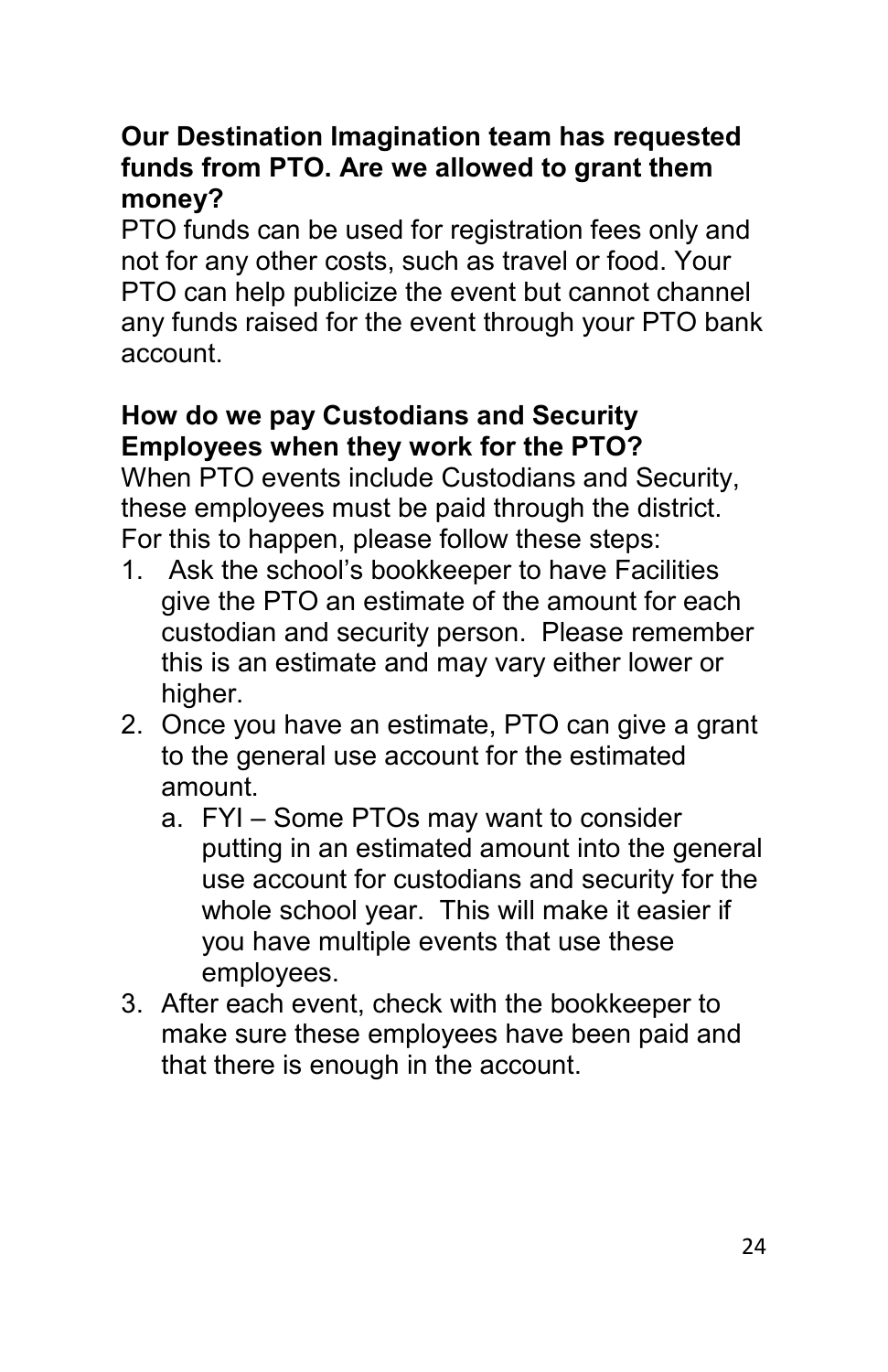## **PTO Spending Policies**

The mission statement of the PTO/PTCOs of the Cherry Creek School District is to support the education of our students. This means that money raised is to be used to enhance the education of our students. The IRS requires that all non-profits state their mission and use their tax-deductible donations for that mission. To do this, the following practices should be observed. For more detailed information, refer to the Parents' Council Procedures and Practices Manual available on the website [www.ccparentscouncil.org](http://www.ccparentscouncil.org/)

#### **What are the spending guidelines for our PTO funds?**

If you remember the following, you will be spending PTO funds in accordance with CCSD Parents' Council guidelines:

- Use funds for "educational support"
- Spend funds in a timely manner
- Spend funds for the purpose that they were donated
- Do not spend money to benefit individuals
- Do not carry over large reserves from one year to the next

Here are a few more items regarding spending:

• The majority of the tax-deductible funds raised by the PTO/PTCO are to be used for direct educational enhancement. Auxiliary items such as Hospitality and After Prom may be supplemented by the PTO/PTCOs but the amount should be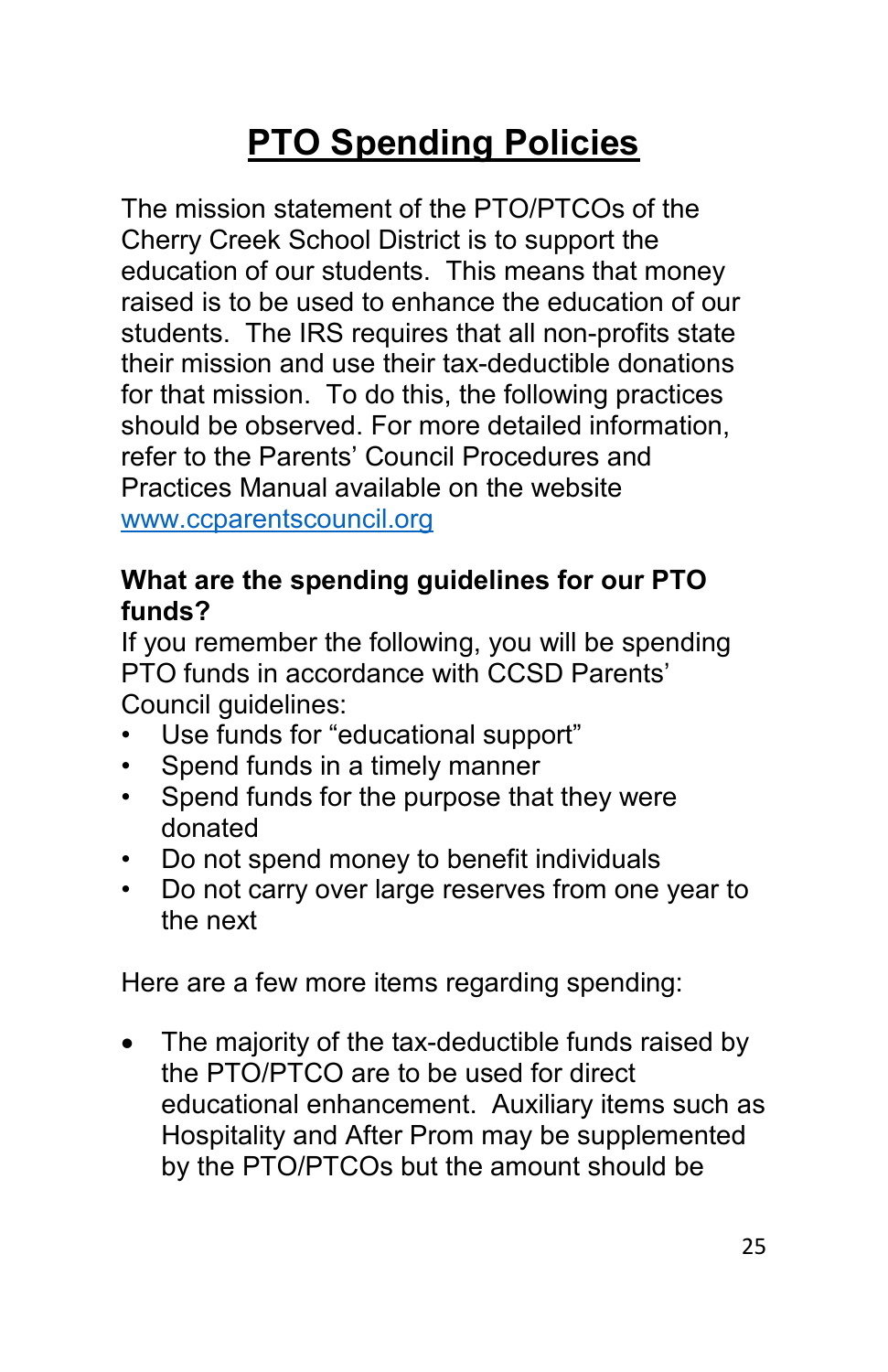viewed in context of the percentage of the total budget and should not be the primary expenditure.

- Monies raised are to be spent in a timely manner to most benefit the students that attended the school during the fundraising efforts. Parent donors expect that the funds contributed should benefit their children.
- The IRS requires that the funds be spent for the purpose indicated when solicited. If PTOs solicit for specific funding goals, then recordkeeping will need to indicate any unused funds so that they can carry over to the next year for the same purpose.
- The IRS does not allow non-profits to accumulate "profits." PTO/PTCOs should not carry balances unless a specific expenditure has been identified. The IRS does not allow "profits" to accumulate without potential taxation. The PTO may indicate that a reserve is required under the bylaws to cover expenses that will be due before funds are raised, (ie TA salaries) or money that has been earmarked for a specific purpose such as an ongoing fundraising for computers, playground equipment, etc. PTOs can also "prefund" their budget as long as their intent is clearly indicated in the minutes and has been approved by the general population annually. Once the approved reserve has been funded, any additional donations should be spent or any additional fundraisers should be limited until the funds have been allocated and spent.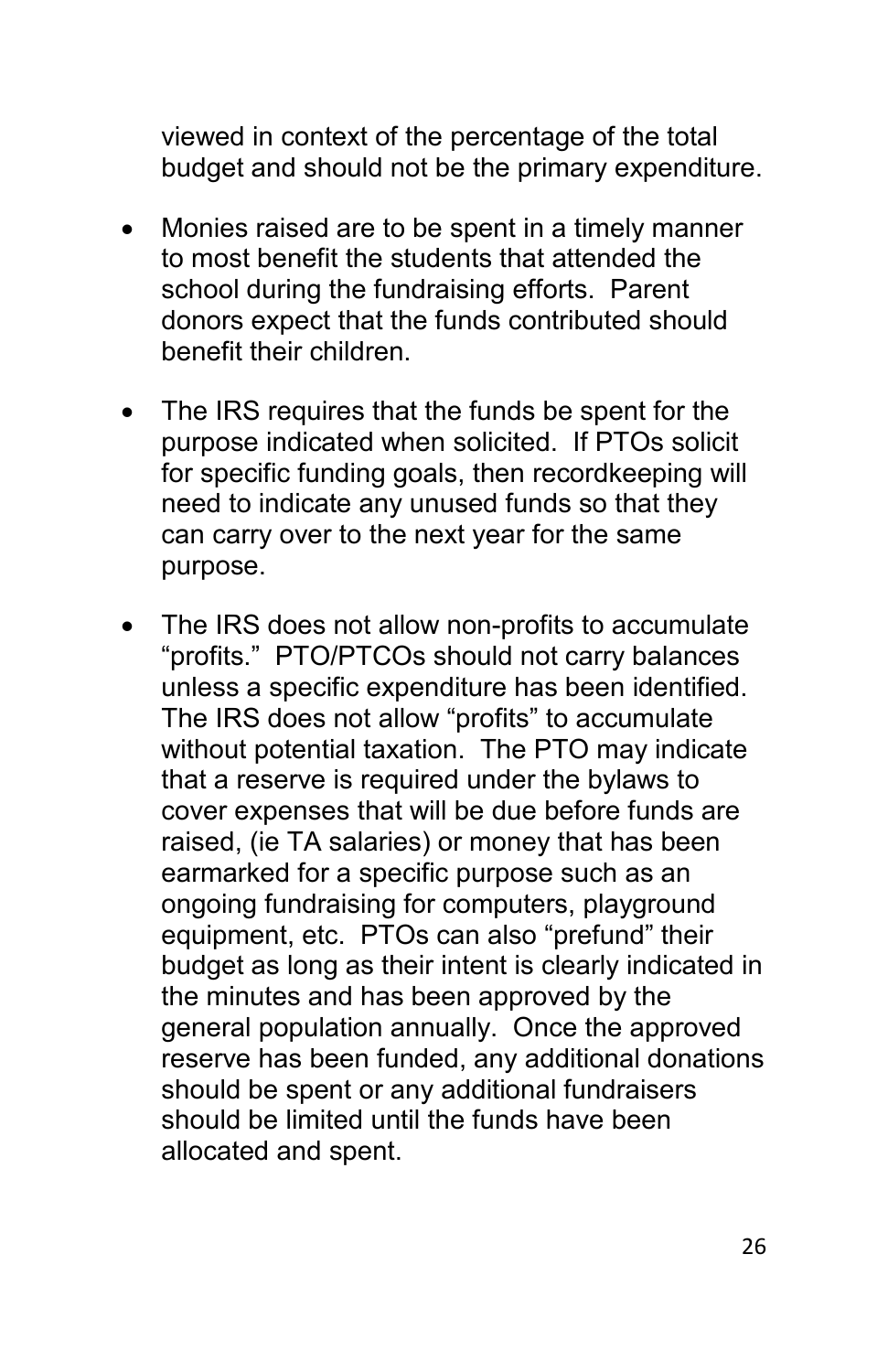- Grant Requests Teachers and staff should be informed of funds available and encouraged to make grant requests under policies established by the PTO/PTCOs for items that would enhance the education of their students.
- PTO Grant Accounts held at the district an accounting should be done annually to ensure that unexpended funds aren't being held year after year. Unused funds should be returned to the PTO for future allocation or released by the PTO to the Principal for expenditure.
- The IRS does not allow non-profits with the "Educational Support" mission to benefit individuals. Funds can be raised with PTO support for the occasional community needs BUT no funds can be deposited into the PTO account and then disbursed to a family or an individual. This includes "Thank You" gifts within certain guidelines outlined in our manual. Any funding solicitations for individual needs should indicate the alternative payee and include language that these donations are not tax deductible.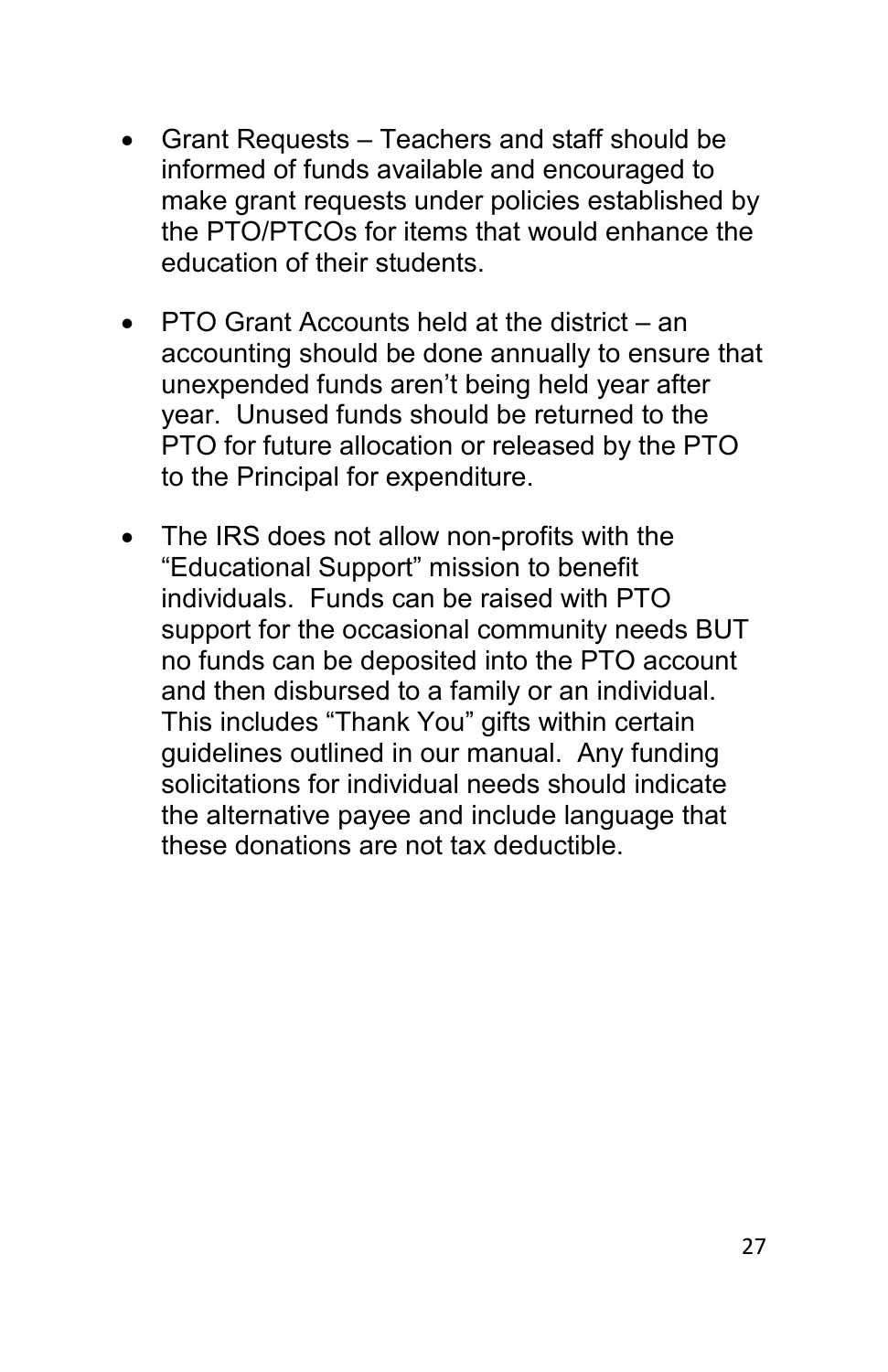## **Mission**

The mission of Cherry Creek Schools Parents' Council is to promote the exchange of ideas among parent representatives of all schools in Cherry Creek and to serve as a vehicle of communication within the District for parents, teachers, administrators, the Board of Education, and any interested persons.

#### **Parents' Council is…**

- The parent organization of each constituent PTO/PTCO within the district.
- A district-wide volunteer organization.
- A forum for the discussion of ideas.
- A source of unity, sharing, and direct contact.
- An information resource.
- A provider of training for PTO/PTCO board members.
- A non-profit, charitable organization.

### **And is NOT…**

- A fundraising organization.
- An official part of a national or location parentteacher group.
- A decision-making arm of the district administration.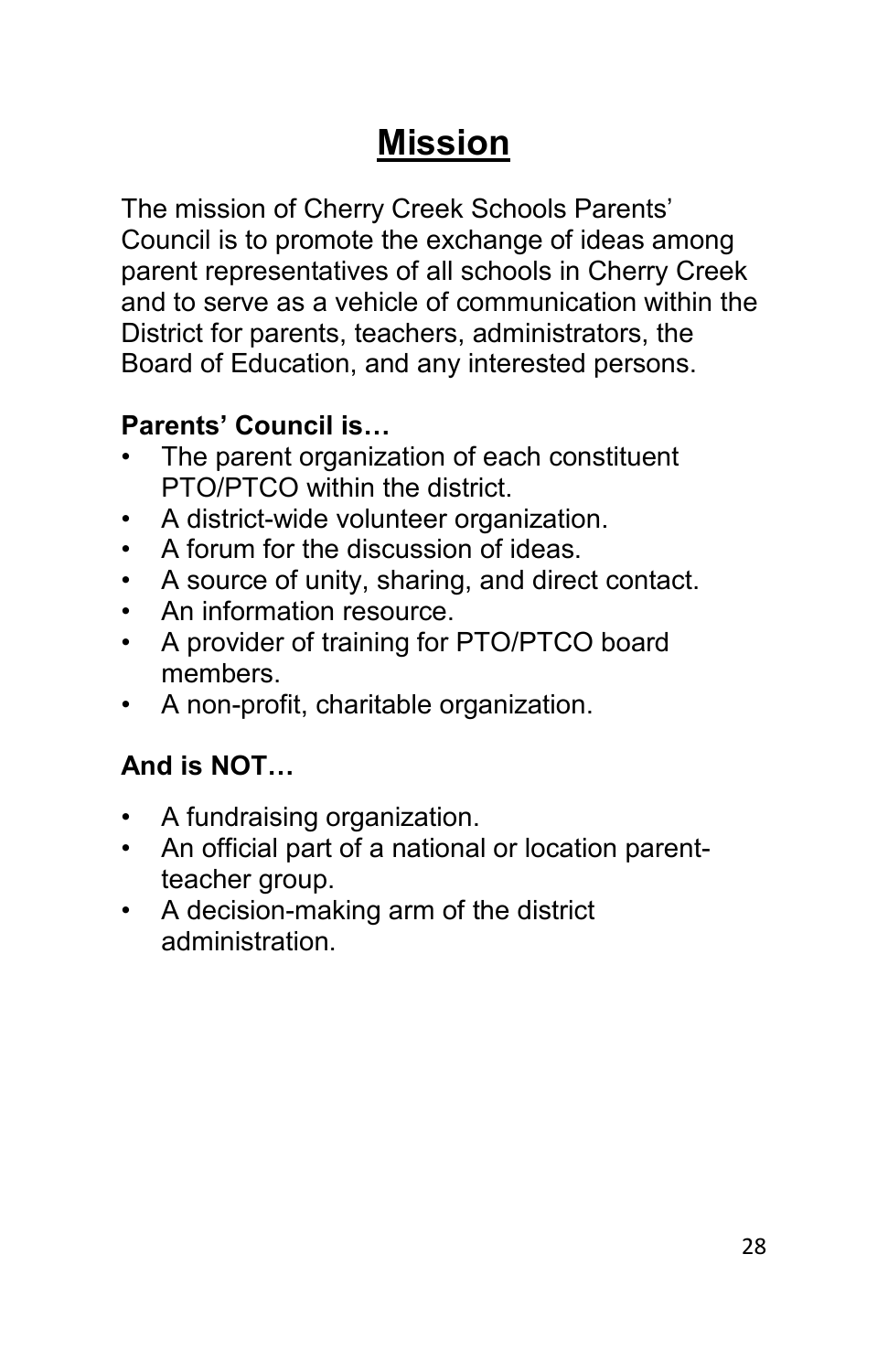## **Communication**

- Administrators and members of the Board of Education attend the monthly Parents' Council general meetings.
- The Superintendent reports as the "District Communicator" at each general meeting, addressing district issues and successes.
- Board of Education members report through the year at Parents' Council general meetings.
- Parents' Council members sit on district committees.
- All Parents' Council members, administrators, and Board of Education members receive Parents' Council mailings.
- Informal social activities give Parents' Council members opportunities to visit with administrators and Board of Education members.
- Several Parents' Council workshops are held during the school year to help support the current needs and issues of PTO/PTCOs.

## **Roles and Positions**

The Parents' Council Executive Board is made up of the following positions: President, Secretary, Treasurer, Document Review, Social Media, Hospitality and Communications. The officers serve a two-year term. The past president acts as an advisory to the Board.

• **President** – active executive officer and supervisor of the business of Parents' Council.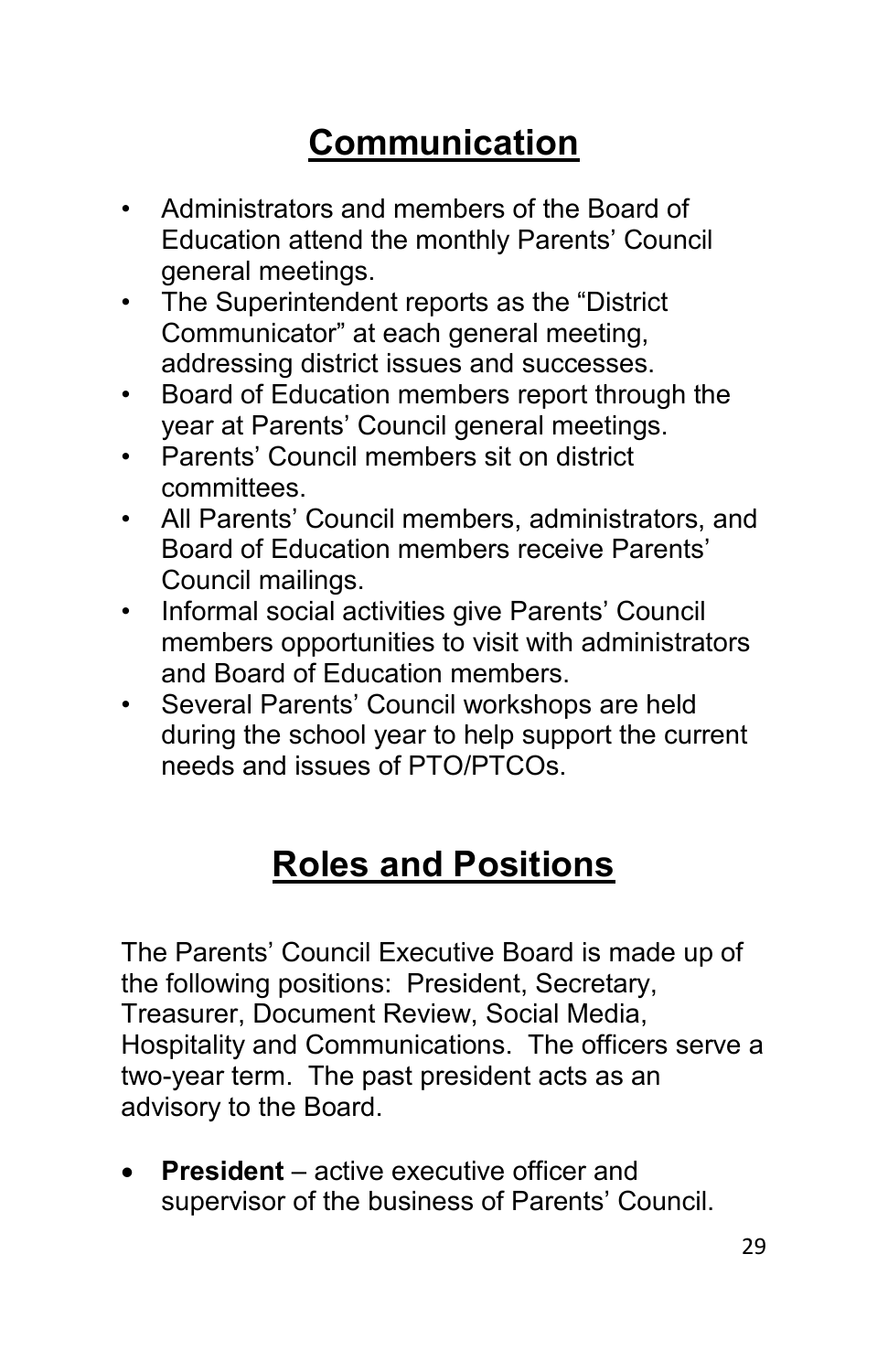- **Secretary** oversees all recording of minutes and correspondence.
- **Treasurer** handles problems, questions, overall timetables, and training of treasurers.
- **Document Review** oversees and coordinates the external record keeping functions.
- **Social Media** oversees all internet-related items and serves as a resource for schools regarding social media issues.
- **Communications** oversee the external marketing of Parents' Council events. Also serves as a resource for individual schools' PTOs with regards to communications-related issues.
- **Hospitality**  responsible for planning and bringing food for the monthly General meetings and any workshops.

Membership in Parents' Council includes PTO presidents, representatives from each school and any person interested in the Cherry Creek School District.

The monthly general meetings are attended by members, teachers, principals, administrators, and representatives from the Board of Education. These meetings provide a forum for shared information as well as for selected speakers and featured schools.

Parents' Council offers excellent training for the leadership of PTO Boards. Leadership workshops held during the year present board members with the skills necessary to carry out their responsibilities. The Leadership Workshop provides a time for PTO Presidents and Treasurers to meet and exchange information.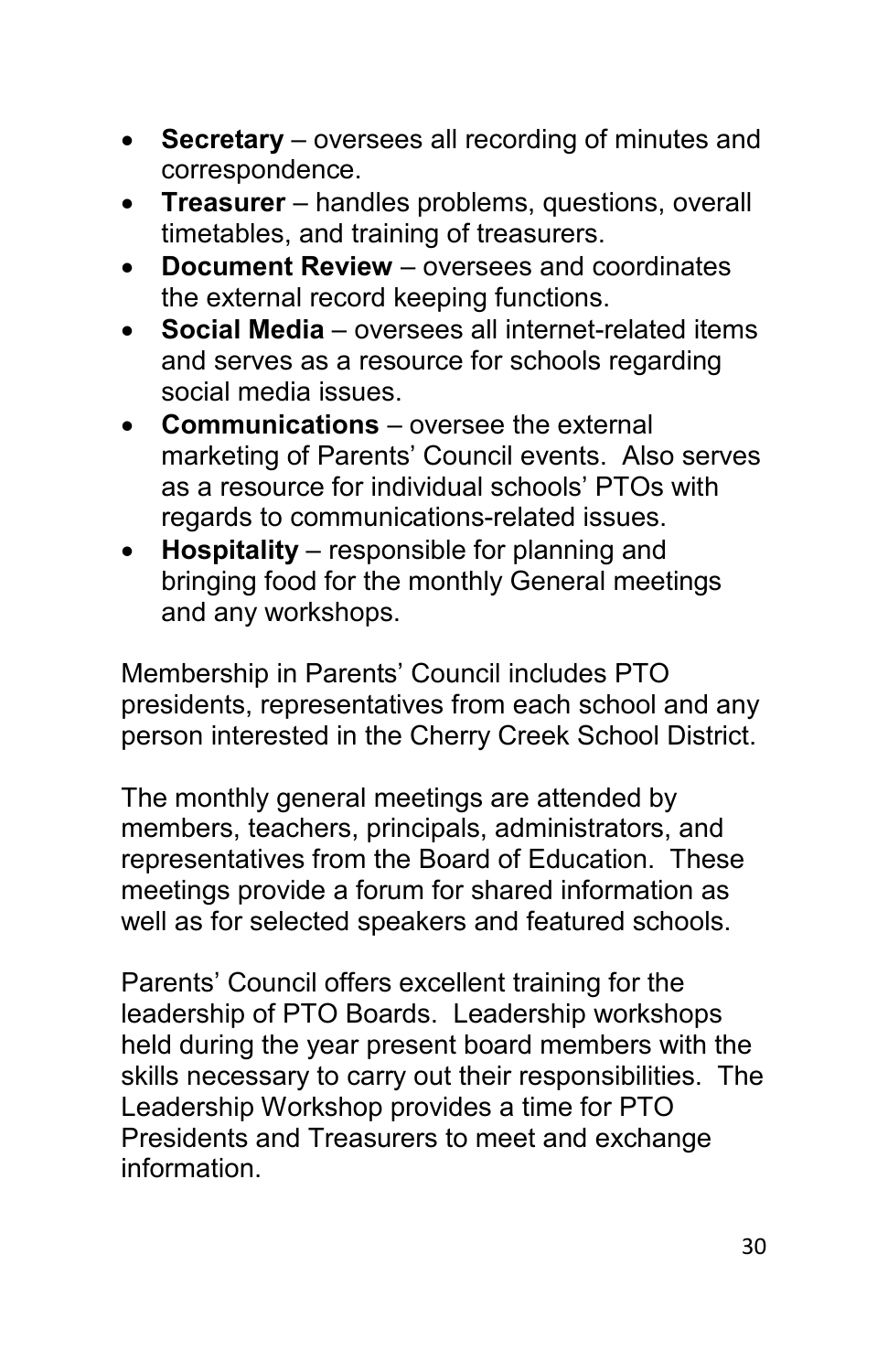## **History**

Founded by parents in the late 1960s as a means of sharing among schools in a rapidly growing district, Parents' Council was formally organized in the fall of 1970. There were 11 schools in the district at that time. Topics of interest centered on school financing and innovative changes in education.

In 1993, Parents' Council became an incorporated, non-profit, charitable organization. PTO/PTCO's have tax exempt status under Parents' Council guidelines.

All Cherry Creek Schools are represented in Parents' Council. The organizations' purpose has remained unchanged over the years. The District benefits greatly from our ability to communicate with each over effectively and frequently. Parents' Council has always been an organization that is supported by, but remains independent of, the Board of Education, the administration, and the teachers.